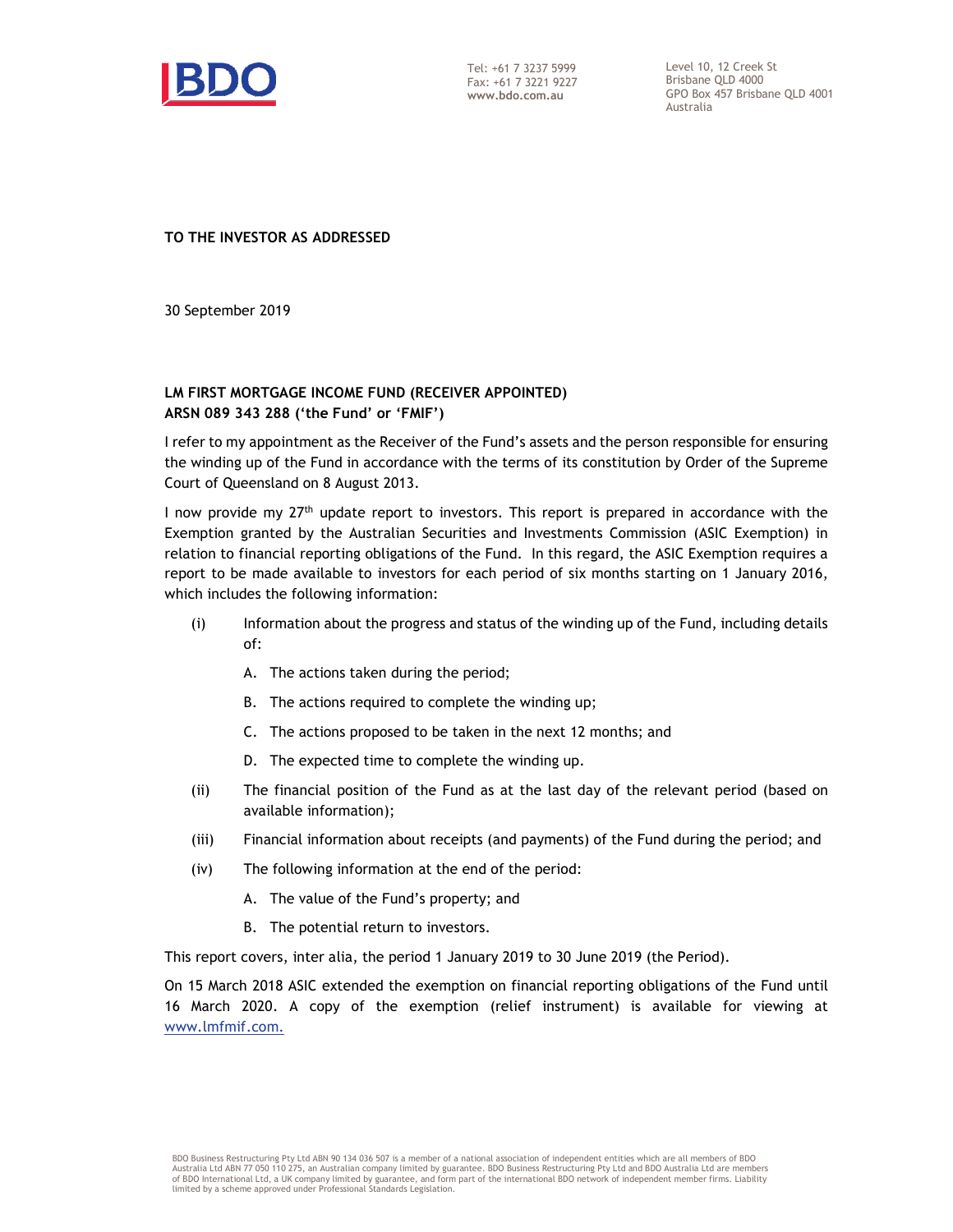

# **1. Executive Summary**

There has been significant progress made in the winding up of the FMIF in the following respects:

- Following the retirement of the Deutsche Bank receivers on 10 December 2018, I applied to Court on 1 February 2019 seeking authority to make an interim distribution to investors and seeking declarations as to the proper method of calculating the entitlements of foreign currency investors. The application was heard on 13 March 2019 and **judgment is reserved** (refer to section 5.2);
- The Feeder Funds claim was successfully mediated, and a Deed of Settlement signed by all parties. I applied to Court on 1 February 2019 seeking judicial advice on the settlement which was heard on 2 and 3 May 2019. The application was approved by the Court on 22 May 2019 (refer to section 2.1.4);
- The trial of the proceedings against LMIM, certain directors of LMIM and the MPF was heard between 1 and 9 April 2019 **with the decision reserved** (refer to section 2.1.1);
- The parties to the claim against the former auditors participated in a mediation on 4 and 5 March 2019. No resolution was reached at the mediation and the matter will now progress to trial. A hearing for directions on this matter was heard on 13 June 2019 including a Leave Application **with the decision reserved** (refer to section 2.1.2).

A summary of the other matters covered in this report is as follows:

- Cash at bank as at 30 June 2019 was \$63.94 million;
- The estimated return to investors at 30 June 2019 is 12.6 cents per unit before taking into account future costs and recoveries from legal proceedings on foot;
- For the settlement of the Bellpac Liquidator's \$8M Bonds litigation, discussions are currently ongoing in relation to extending the Sunset Date for complying with the remaining condition precedent beyond 31 March 2019 and the terms to apply to the same (refer to section 2.1.3);
- A Second Remuneration Application filed on 17 July 2018 by FTI sought \$743,889.89 from the property of the FMIF. I opposed certain parts of the application. The application was heard on 6 September 2018 and 3 October 2018, and **judgement was reserved** (refer to section 2.1.6.2);
- FTI may have a further claim against the Fund for expenses (refer to section 2.1.6.4);
- An application was filed on 10 October 2018 by FTI seeking directions in relation to the dual appointments of Mr Park (FTI) and myself in relation to the winding up the FMIF. The application was heard on 10 December 2018 and **judgement has been reserved** (refer to section 2.1.6.5).

As you will see from the above there are currently five decisions awaited from the Court that are causing delays in the winding up of the Fund and including allowing me to pay the 6.5 cents distribution to investors. I have been advised today that judgement will be handed down on 2 October 2019 in relation to FTI's remuneration application, FTI's application relating to the dual appointments and my application to pay the interim distribution.

# **2. Progress and Status of the Winding Up**

## **2.1 Legal Actions/Potential Recoveries**

#### **2.1.1 Proceedings against the MPF, LMIM and the Directors of LMIM**

I refer to my previous updates to investors in relation to a statement of claim I caused to be filed in the Supreme Court of Queensland, against a number of parties, including the MPF Trustee and a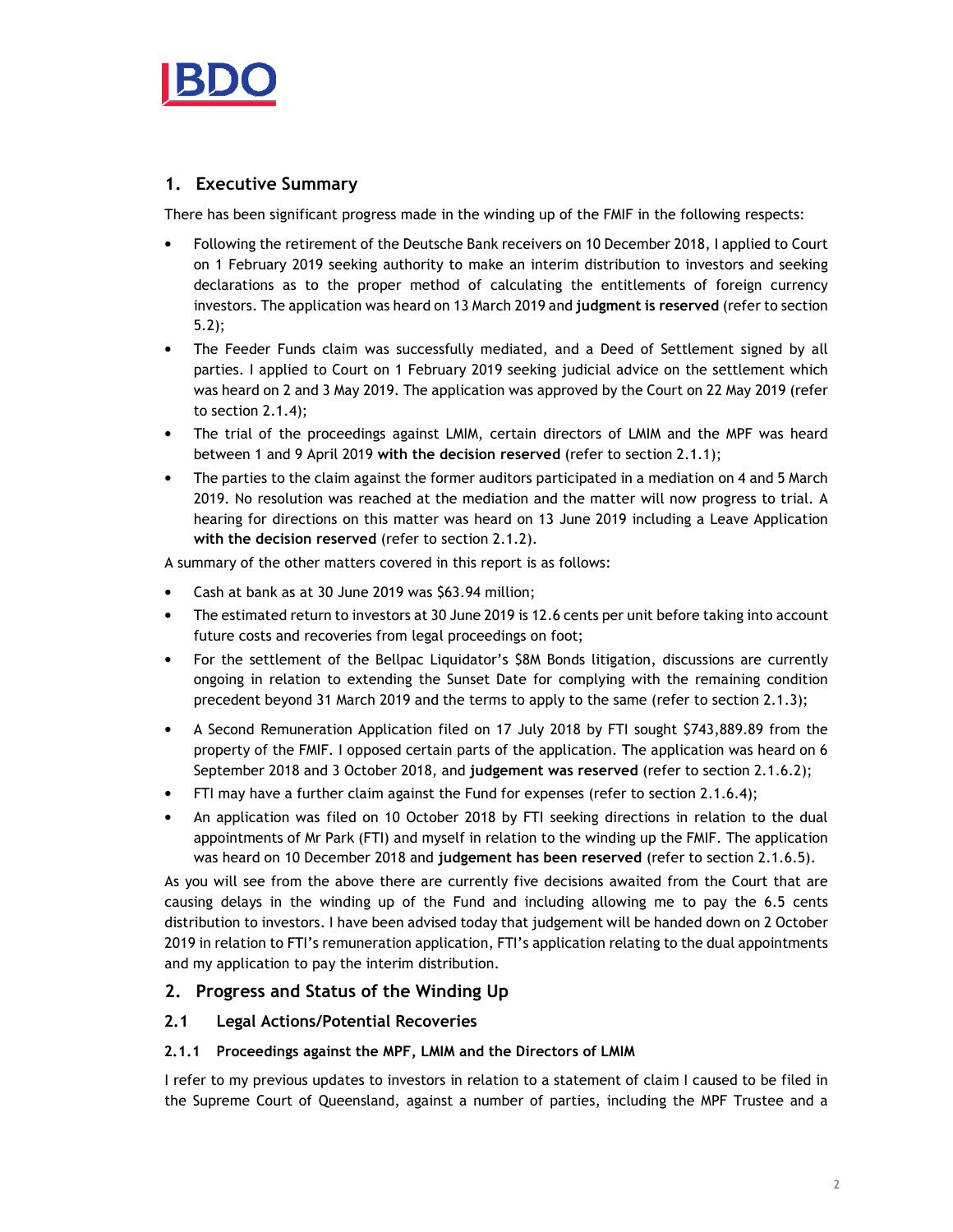

number of directors of LMIM, in respect of loss allegedly suffered by the FMIF as a result of an amount paid to the MPF in the Bellpac litigation matter. The claim is for approximately \$15.5M plus interest.

In accordance with Court directions the proceedings were set down for a two week trial from 1 April 2019.

Prior to the trial, an agreement was reached with the MPF in order to settle the claim as against the MPF Trustee, as well as other claims between the FMIF and the MPF Trustee. The terms of that agreement (which are confidential) have now been completed and as a consequence, orders were made on 27 March 2019 that the plaintiff have leave to discontinue the proceeding as against the MPF Trustee, and that as between the Plaintiff and the MPF Trustee, there be no order as to costs.

The trial otherwise proceeded on 1 April 2019 as against the director defendants and was heard over 5 days from 1 April 2019 to 9 April 2019 (with the matter not sitting on 4 or 5 April 2019). The Judge reserved his decision and we are awaiting Judgment.

An update will be provided in the next report.

#### **2.1.2 Claim against the former auditors (EY Proceeding)**

I refer to my previous updates to investors and provide a brief summary as follows:

- The proceedings were reviewed by the Court on 18 March 2019 and orders were made for:
	- o The plaintiff to deliver any further and better particulars of the Sixth Further Amended Statement of Claim (the **6FASOC**) by 29 March 2019;
	- o The defendants to advise by 12 April 2019 whether they consent to leave being granted to the plaintiff for the 6FASOC to be filed, and if not, the parties liaise to have the matter re-listed for a hearing regarding leave to file the 6FASOC;
	- o The defendants file and serve their defence or defences to the 6FASOC by 31 May 2019;
	- $\circ$  The matter be listed for further review on a date to be fixed during the week commencing 10 June 2019.
- On 12 April 2019, the defendants advised they did not oppose the plaintiff filing the 6FASOC.
- The 6FASOC was filed on 15 April 2019.
- Subsequent orders were made by the Court timetabling the ongoing conduct of the Proceedings.
- In accordance with these orders:
	- $\circ$  on 10 June 2019 the defendants applied to be excused from certain pleading requirements under the Court rules in relation to their defence on the basis of a claim for privilege (**Relief Application**);
	- $\circ$  on 21 June 2019, the defendants applied for leave to proceed against LMIM under section 500 of the *Corporations Act 2001* (Cth) (**Leave Application**); and
	- $\circ$  on 21 June 2019, I applied to be joined to the proceedings constituted by the Third Party Notice filed by the defendants (**Representation Application**).

Each of the Relief Application, the Leave Application and the Representation Application were heard by the Supreme Court on 26 July 2019.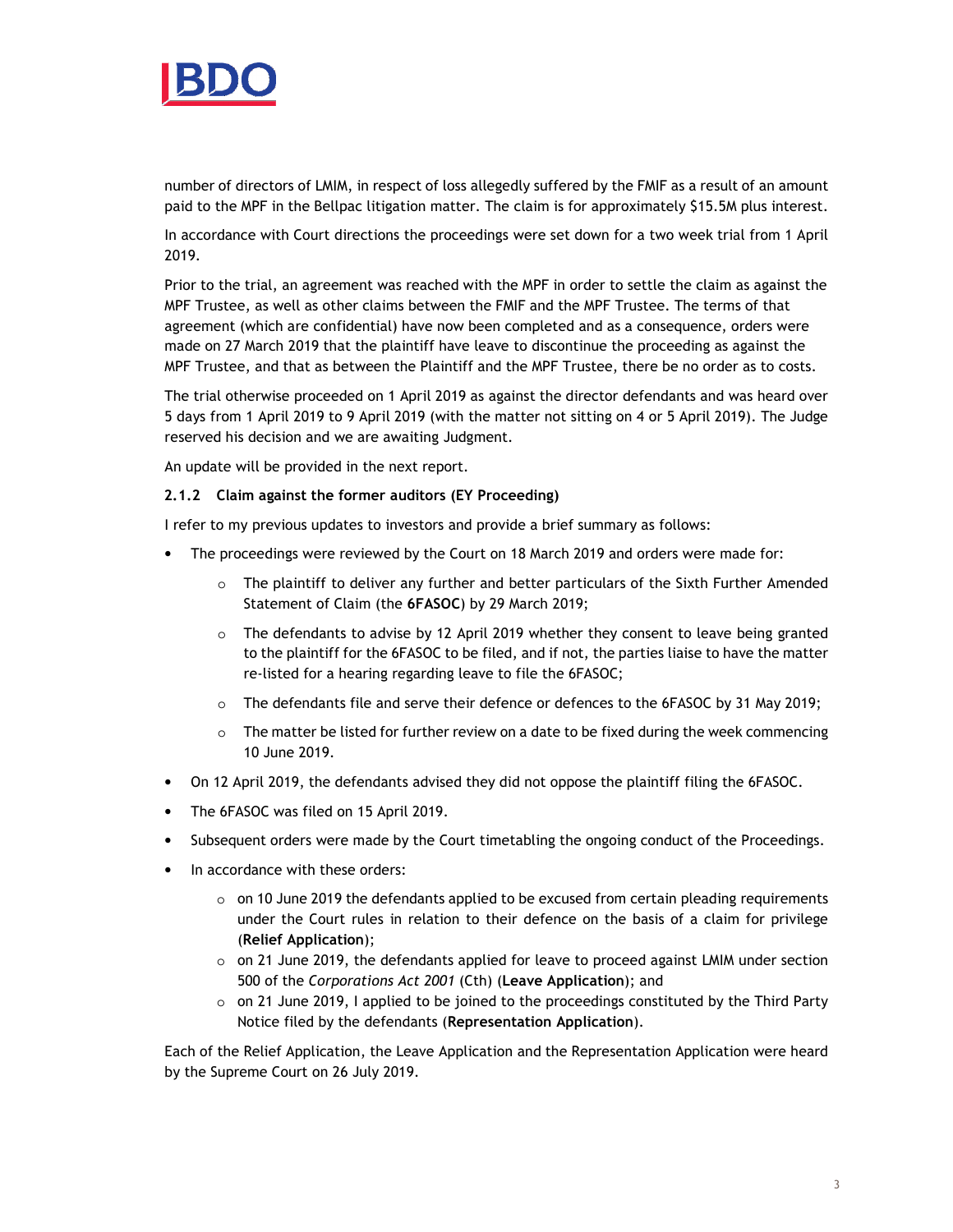

In respect of the Relief Application, an amended application was filed by the defendants and orders have now been made by the Court timetabling the delivery of the defendants' defence, and the challenge to any claim for privilege which is made by the defendants in that defence. The defendants defence was received on 21 September 2019.

In respect of the Leave Application, judgment has been reserved.

The Representation Application has been adjourned to a date to be fixed.

The proceedings are ongoing and an update will be provided in the next report.

#### **2.1.3 Bellpac Proceedings - Wollongong Coal Ltd (WCL)**

I refer to my previous updates to investors and provide a brief summary as follows:

- The liquidator of Bellpac has received the settlement amount of \$2 million from WCL in relation to the claim for redemption of the \$2 million Bonds held in WCL;
- The defendants' appeal of the decision of the Court which acknowledged that Bellpac (under the control of a liquidator) is the true owner of the \$8 million convertible bonds was unsuccessful;
- In January 2016, the Bellpac Liquidator applied for the conversion of the \$8 million Bonds to shares. As WCL did not issue all of the shares as required under the terms of the Bonds, the Bellpac Liquidator brought proceedings against WCL seeking orders requiring WCL to perform its obligation to redeem the Bonds converted to shares outside of the required time;
- The Bellpac liquidator and WCL have entered into a binding heads of agreement (HOA) which relates to the settlement of the litigation commenced against WCL. The terms of the heads of agreement include that WCL will pay to Bellpac a settlement sum of \$6.3 million in return for certain releases and Bellpac returning or cancelling the WCL shares issued to Bellpac;
- The conditions precedent to the settlement with WCL include obtaining necessary approvals to undertake the settlement transactions. In this regard:
	- $\circ$  The Bellpac Liquidator has obtained creditor approval to enter into the settlement with WCL;
	- $\circ$  The Court declined to exercise its discretion on WCL's application for approval to acquire and or cancel Bellpac's holding of WCL shares. WCL is now preparing to seek shareholder approval.

Since my last update to investors the remaining condition precedent (Sunset Date) to the settlement with WCL has been extended several times and the Liquidator was successful in negotiating, as part of the agreement to extend the Sunset Date, that WCL will pay interest at 3% p.a. from 2 October 2017 until settlement. The Liquidator last entered into a further agreement with WCL, extending the sunset date to satisfy the conditions precedent to 31 March 2019. To date WCL has paid \$2.5M towards the settlement into their solicitors' trust account, which is to be released upon receiving shareholder approval of the settlement. Discussions are ongoing in relation to extending the Sunset Date beyond 31 March 2019 and the terms to apply to same. To date no further extensions have been granted and no further payments have been made by WCL into their solicitors' trust account.

A further update will be provided in the next report.

#### **2.1.4 Redemptions and Distributions paid to Class B Unit Holders (Feeder Funds)**

I refer to my previous updates to investors and summarise the background as follows: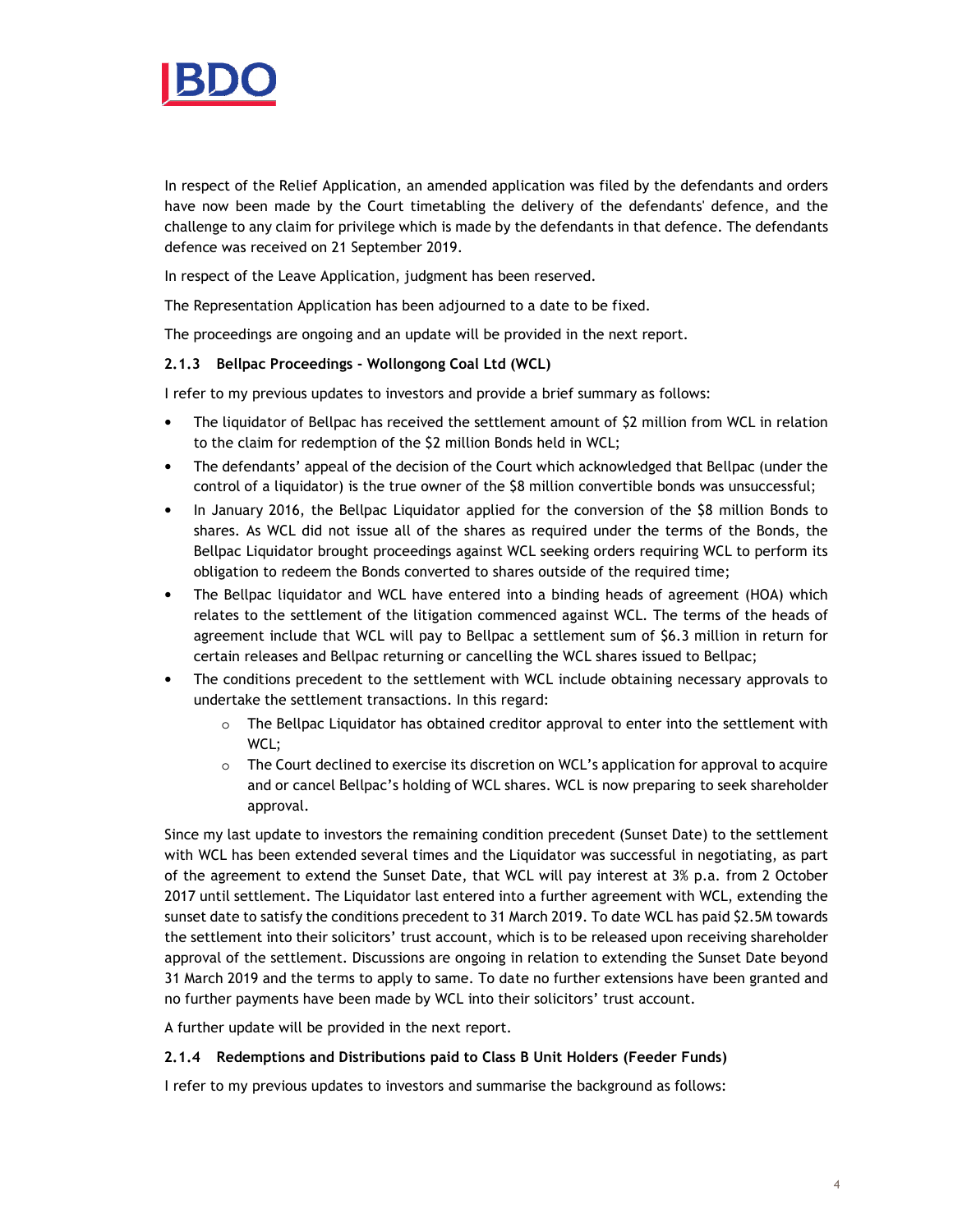

- Investigations were undertaken via the PE conducted in 2015 and subsequent thereto in relation to redemptions and distributions paid to the Class B unit holders (Feeder Funds) when the Fund had suspended redemptions and distributions to other classes of members;
- The Feeder Funds are the LM Currency Protected Australian Income Fund (**CPAIF**), the LM Institutional Currency Protected Australian Income Fund (**ICPAIF**) and the LM Wholesale First Mortgage Income Fund (**WMIF**).
- On 28 July 2017, I caused to be filed an amended statement of claim against LMIM and the Feeder Funds and the claim was then formally served on the parties.
- The claim is for declarations that the FMIF is entitled to withhold from distributions or payments otherwise payable to the Feeder Funds an amount in excess of \$55 million (for redemptions paid to the Feeder Funds when the FMIF suspended redemptions to all other investors, apart from genuine approved hardship cases), as adjusted for the amount which the Feeder Funds would otherwise have been entitled as pleaded in the statement of claim. The claim seeks a declaration cancelling approximately 35 million units issued to the Feeder Funds (which were a consequence of re-investment of distributions made to the Feeder Funds) which were issued after the FMIF suspended distributions to other investors.
- The Feeder Funds claim was successfully mediated on 5, 6 and 20 November 2018, and a Deed of Settlement, subject to several conditions precedent, was executed by all parties in December 2018.
- The terms of the deed are confidential and were subject to several conditions precedent, including:
	- o Myself, Mr Jahani, Trilogy Funds Management Limited ("Trilogy") and the Trust Company Limited were each to apply for, and obtain judicial advice to the effect that the relevant party making the application is justified in entering into and performing the deed (**Judicial Advice Application**). Each party was obliged to apply for such judicial advice by 1 February 2019 and to use best endeavours to have the application heard by 15 March 2019;
	- $\circ$  orders are made giving authority for an interim distribution to be made to FMIF members (**Authority Application**). I was obliged to make this application by 1 February 2019 and use my best endeavours to have it heard by 15 March 2019;
	- o The interim distribution is to be made within three weeks of the Court delivering judgment in relation to the Authority Application.
- The above parties filed their Judicial Advice Application and I filed the Distribution Application. The Judicial Advice Applications were heard by the Court on 2 and 3 May 2019 and the Distribution Application was heard on 13 March 2019.
- The Court subsequently handed down its decision in respect of the Judicial Advice Application and on 22 May 2019 the Court directed that:
	- $\circ$  I am, along with the other parties, justified in entering into and performing the terms of the I Deed of Settlement and Release, and
	- $\circ$  I am justified in making an interim distribution to the members of the FMIF, if I am conferred with this authority in the Authority Application.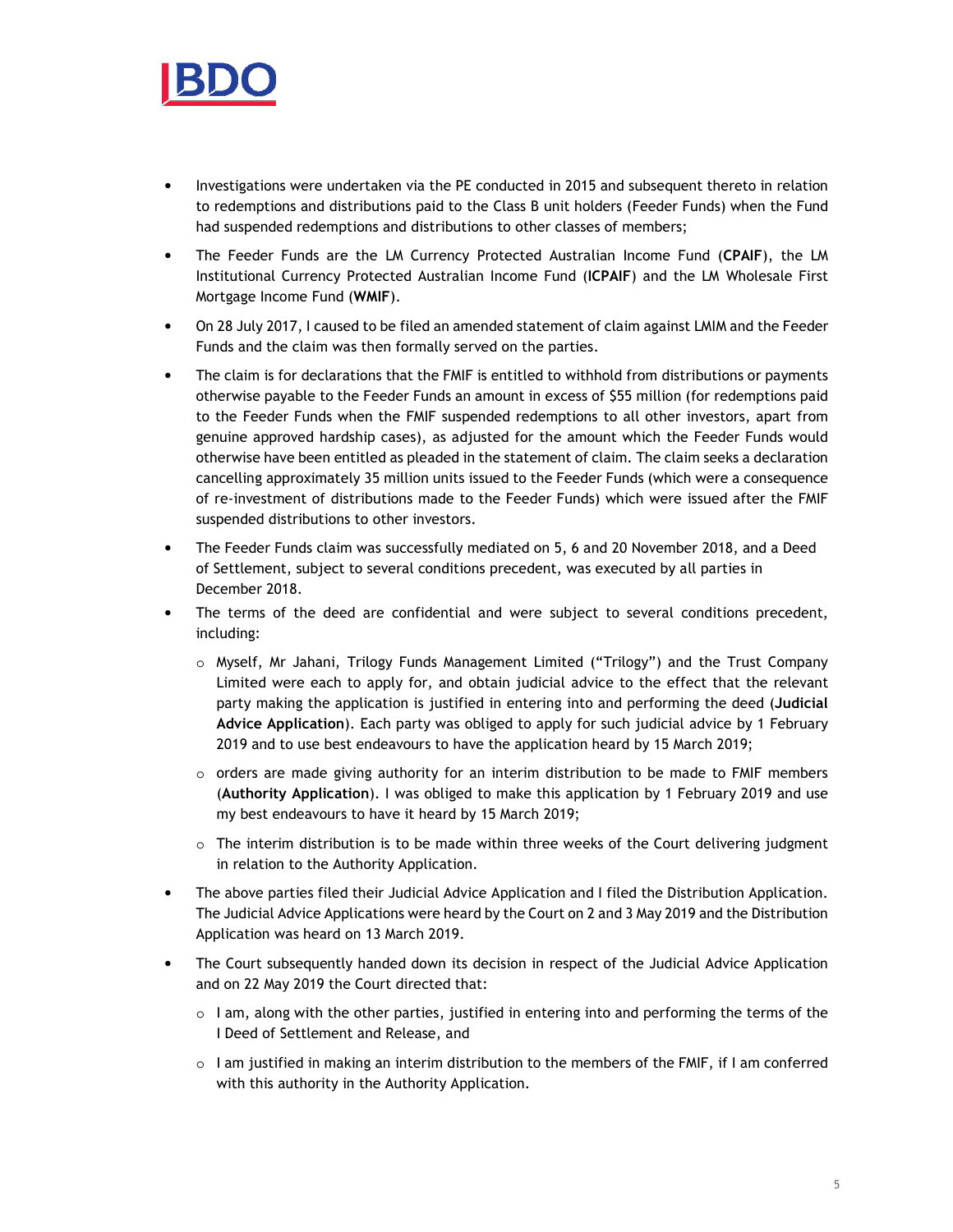

I am awaiting the decision as to whether I am conferred with the authority to make an interim distribution. If I am given that authority, I will make a distribution of 6.5 cents in the dollar within 21 days of the decision being handed down.

The financial impact of the settlement if it proceeds, which is subject to satisfaction of all of the conditions precedent, is as follows:

- The claims totalling approximately \$56M are settled for total amounts of up to \$28M by withholding distributions to the three feeder funds. For the first \$66M of distributions to investors, 40% of the amount due to the CPAIF and the ICPAIF will be withheld and 11.6% will be withheld from the WFMIF;
- For the next \$60M of distributions (if achieved), 56%, 100% and 20.8% of distributions will be withheld from the CPAIF, ICPAIF and WFMIF respectively.

A further update will be provided in the next report.

#### **2.1.5 Claims against guarantors**

There are only two remaining matters, that can be summarised, as follows:

- A deed of settlement has been entered into with a guarantor for \$100,000 payable over the period to 1 November 2019 with \$42,000 paid to date. A revised payment plan was negotiated with the balance of \$58,000 due to be received by 1 July 2020.
- PTAL as custodian of the FMIF obtained judgment against a guarantor, for approximately \$3 million, plus interest and costs. The trustee in bankruptcy has identified potential recoveries for the benefit of creditors of which the Fund is a major creditor. I continue to liaise with the trustee in regard to his continuing investigations. The bankrupt, along with other parties, contributed land to a development. The land was subdivided, developed and sold, and the net proceeds of sale in the sum of approximately \$12 million is presently held in a solicitors trust account on an interim basis, protected by certain undertakings given by the solicitor holding the funds. The trustee claims an entitlement in respect of at least a portion of the funds held in the solicitors trust account however, other parties to the dispute allege that associated entities of the bankrupt are entitled to the funds. I have instructed PTAL as custodian of the FMIF to enter into a Deed of Indemnity to fund a public examination and any agreed recovery proceedings in respect of this matter. An application to issue summonses for a public examination and supporting material was filed in the Federal Court. The Court has issued Summonses for a public examination, which is scheduled to be held on 7, 12, 13, 18 and 19 November 2019.

The matters are ongoing and an update will be provided in the next report.

#### **2.1.6 Liquidators of LMIM (FTI Consulting)**

#### **2.1.6.1 Remuneration claim and expenses claim**

I refer to my previous reports to investors.

The judgement regarding and orders made in relation to FTI's first remuneration claim and indemnity claim are available on the websites www.lmfmif.com and www.lminvestmentadministration.com.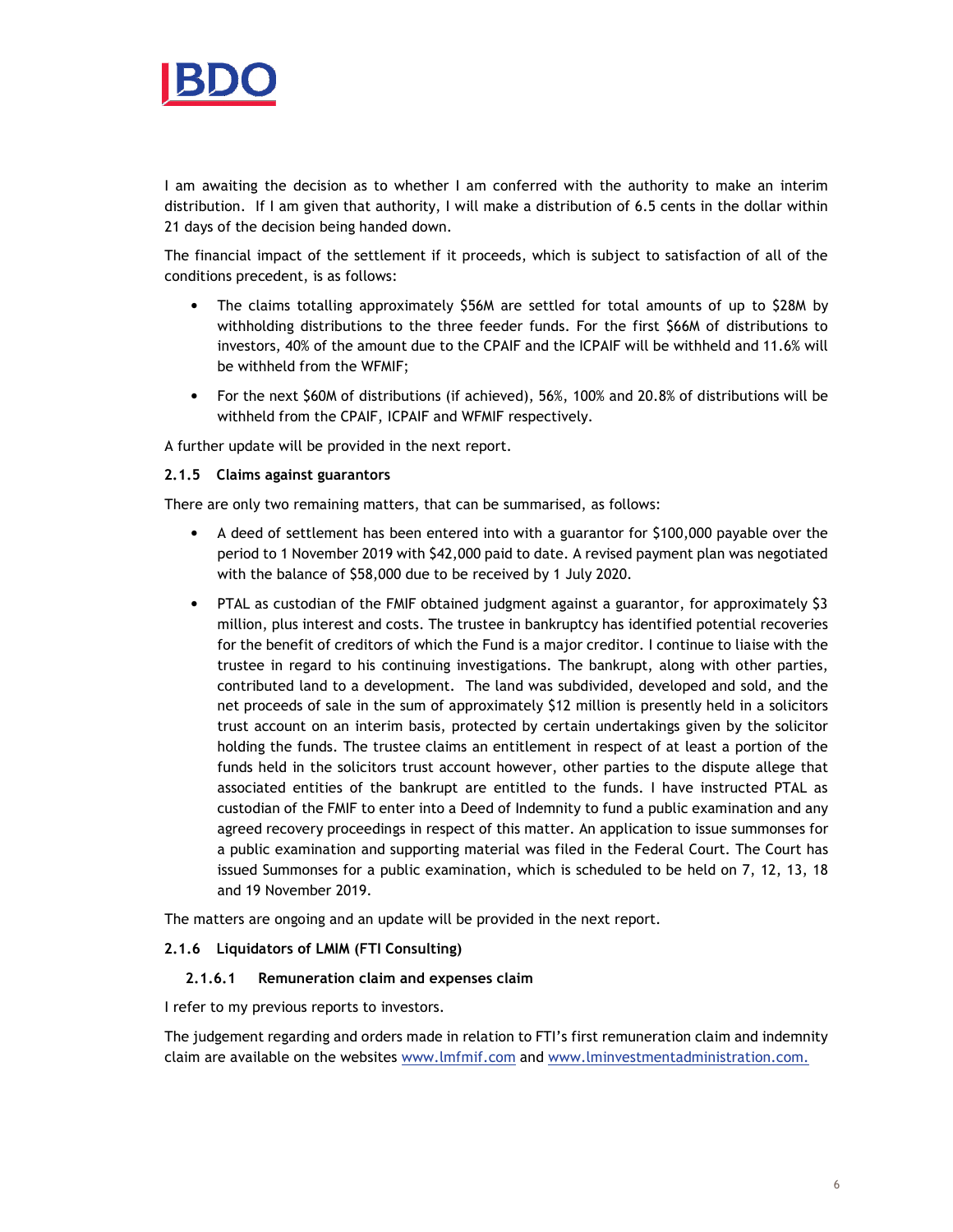

### **2.1.6.2 Second FTI Remuneration Application**

On 17 July 2018, Mr Park of FTI, who is now the sole Liquidator of LMIM, filed an application in the Court seeking payment of remuneration of \$743,889.89 inclusive of GST from property of the FMIF, relating to various periods between 19 March 2013 and 30 June 2018. I opposed certain parts of the application. The application was heard on 6 September 2018 and 3 October 2018.

Judgement is reserved on the Second FTI Remuneration Application.

### **2.1.6.3 Indemnity claim against the Fund and proof of debt process**

If a debt or claim is admitted by FTI in the winding up of LMIM and a claim for indemnity out of the FMIF with respect to such debt or claim is identified, or if certain other types of claims for indemnity from the FMIF are identified by FTI, I summarise the required process as outlined in the Orders made on 17 December 2015, as follows:

- FTI must notify me within 14 days of the identification of the claim for indemnity against the assets of the Fund;
- Within 14 days I may seek further information in relation to the claim;
- Within 30 days of receipt of the claim from FTI or from receipt of further information I have requested, I am required to:
	- o Accept the claim, or
	- o Reject the claim, or
	- o Accept part of it and reject part of the claim; and
	- o To give FTI written notice of the decision;
- I am required to give FTI written reasons for rejecting any part of a claim within 7 days after giving notice of my decision including those claims identified through the proof of debt process mentioned above;
- Within 28 days of receiving a notice of rejection, FTI may apply to the Court for directions in relation to the rejection and advise the creditor of my decision and other specified matters.

FTI have informed me they have identified Creditor Indemnity Claims with respect to a proof of debt lodged by Norton Rose for the sum of \$315,601.21 (**Norton Rose Proof**) and a proof of debt lodged by EY in the sum of \$158,896.51 (**First EY Proof**).

I have written to FTI rejecting the Creditor Indemnity Claim made in respect of the claim notified by the Norton Rose Proof and provided reasons for my decision.

I am awaiting the provision of further information in relation to the First EY Proof before the time period for me to accept or reject that Creditor Indemnity Claim begins to run. EY subsequently filed and served a Third Party Notice in the EY Proceeding to advance the claim notified by the First EY Proof, and has sought leave to proceed. The Court is reserved on that question.

FTI have notified me that they have received a proof of debt lodged by EY for the sum of approximately \$180 million (**Second EY Proof**). That proof asserts that, to the extent that the claims made by LMIM as RE of the FMIF against EY in the claim against the former auditors are successful, EY will suffer loss or damage which is recoverable from LMIM. FTI have requested further information in relation to the Second EY Proof and they have not yet notified me of whether a Creditor Indemnity Claim has been identified in respect of the claim notified by the Second EY Proof. EY subsequently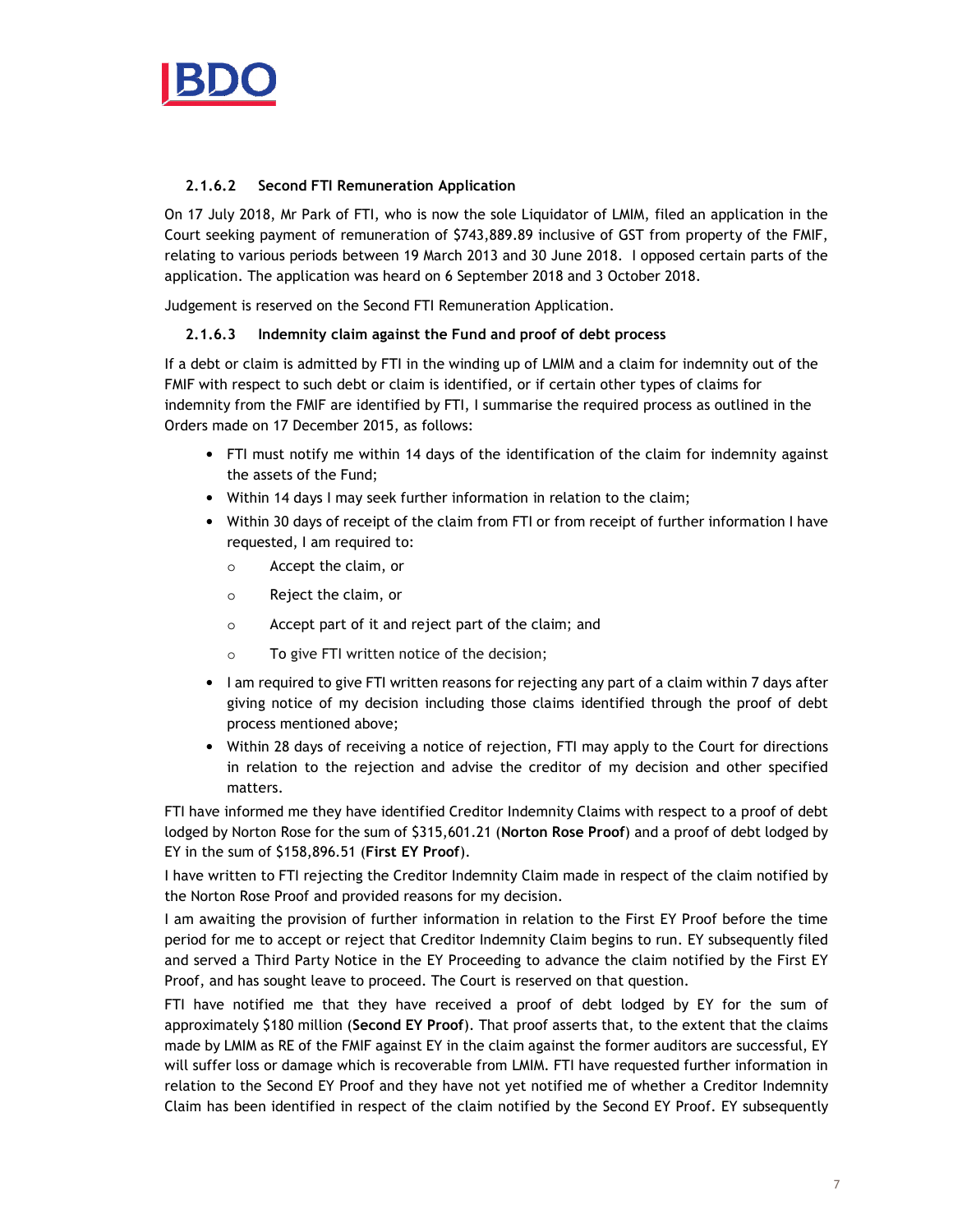

pleaded and sought an indemnity for this claim in the Third Party Notice filed in the EY Proceeding, but later withdrew that claim and now only pursue this claim in the EY Proceeding by way of set-off. On 7 August 2019, FTI notified me of a claim for indemnity made against the FMIF with respect to an invoice from Russells to LMIM dated 31 July 2019 in the sum of \$74,494.70, with respect to the EY Proceeding. On 20 August 2019, I wrote to FTI to query whether this claim ought to be submitted to the Court for approval, rather than notified to me under the orders made on 17 December 2015, and, on the assumption that the claim for indemnity was intended to be notified to me under the orders made on 17 December 2015, requesting certain further information to enable me to make a decision with respect to this indemnity claim in accordance with the orders made on 17 December 2015.

These claims for indemnity may be subject to the "clear accounts rule" as described in previous reports to investors, and if so, a set off against that claim may be available.

An update will be provided to investors in relation to this matter in my next report.

#### **2.1.6.4 Further Expenses or Remuneration**

FTI's solicitors have notified my solicitors that FTI intends to claim indemnity from the FMIF (and other funds) for a portion of certain corporate expenses incurred during the administration and Liquidation of LMIM. The precise amount of this claim is not yet known although I have been advised by FTI that their solicitors have outstanding work in progress of \$474,649.76 as at 30 June 2019 that they consider may relate to the Fund.

Further remuneration applications will be made in due course and may incorporate remuneration of \$110,352.55 that I have been advised was incurred during the period from 1 July 2018 to 30 June 2019.

#### **2.1.6.5 Further application by FTI for directions**

On 10 October 2018, Mr Park filed an application seeking directions in relation to the dual appointments of Mr Park and I to wind up the FMIF including directions to the effect that:

- My appointment continues only in relation to certain specific legal proceedings and Mr Park take responsibility for ensuring the FMIF is wound up in accordance with its Constitution;
- That Mr Park is directed to act as contradictor to the claim filed against LMIM referred to in section 2.1.6.6, and the Feeder Fund Proceedings;
- That Mr Park and I each submit budgets of remuneration and expenses to the conclusion of the winding up, that the remuneration of the Liquidator and the Receiver be fixed or determined on the hearing of the application in the amount of 50% of the amount stated in the relevant budget and paid during the course of the winding up, with all other remuneration and expenses of the Liquidator and Receiver to be deferred and sought at the conclusion of the winding up at which time the amounts stated in the budgets can be reduced, increased or stay the same.

The application was heard on 10 December 2018. Judgement is reserved.

An update will be provided to investors in relation to this matter in the next report.

#### **2.1.6.6 Claim filed against LMIM**

I refer to my previous report to investors and summarise the background as follows:

- In November 2016, I caused LMIM as RE of the FMIF to commence a proceeding against LMIM in relation to certain transactions to avoid possible expiry of the statutory limitation periods for making the claims;
- This claim alleges that, *inter alia*, LMIM breached its duties to members of the FMIF by: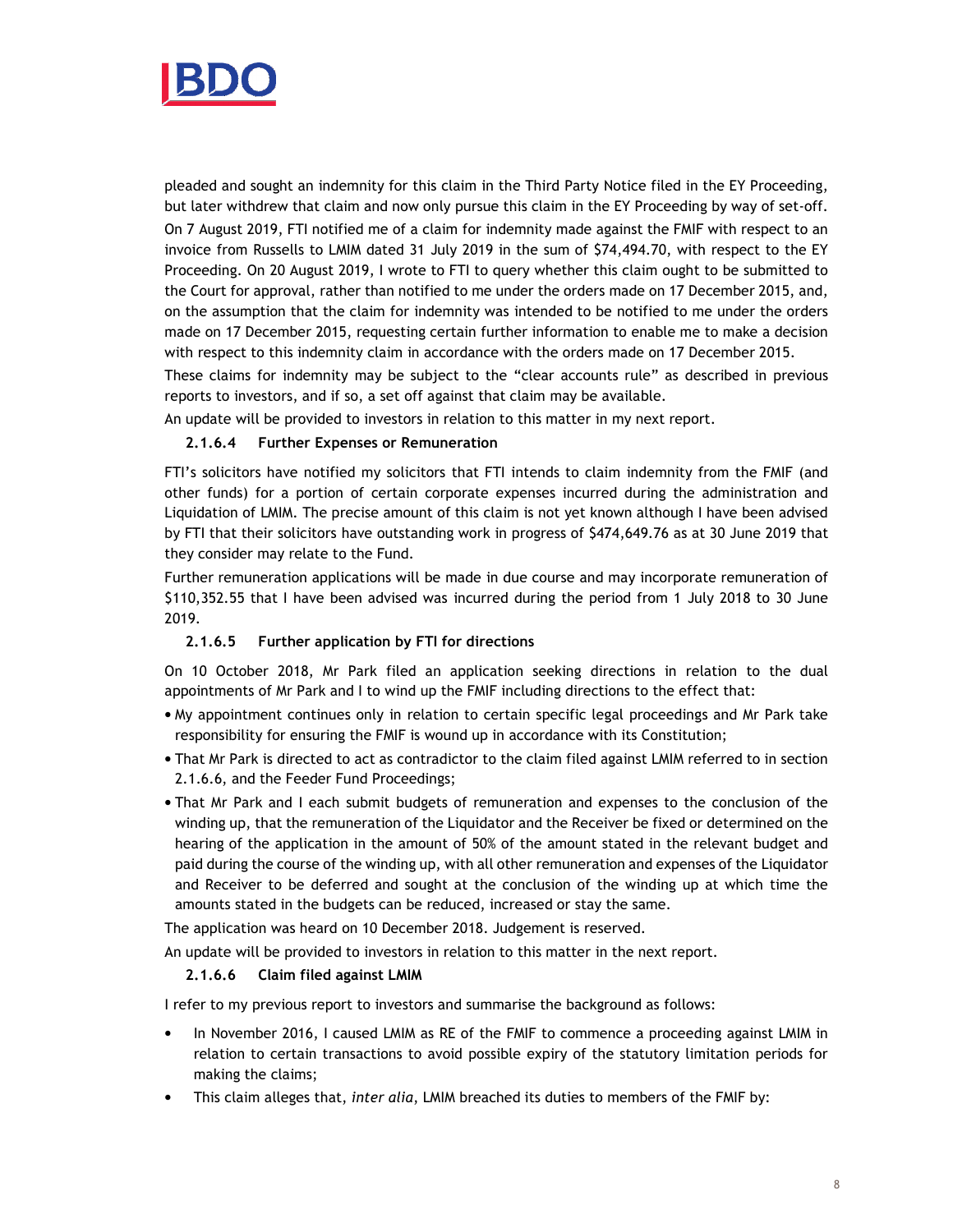

- o causing to be paid out of assets of the FMIF management fees in advance of it becoming entitled to payment of same;
- o overpaying management fees to itself out of assets of the FMIF;
- o causing to be paid to LMA additional fees purportedly for loan management and controllership services, which were not authorised by the Constitution of the FMIF;
- $\circ$  directing payments to be made by the MPF, purportedly in satisfaction of liabilities owed by the MPF to the FMIF, to be paid to itself as RE of the feeder funds;

On 25 July 2018, the Court directed that I represent the interests of LMIM as RE of the FMIF, that Mr Park represent the interests of LMIM in its own capacity, granted leave to proceed with this claim and ordered that the claim be stayed until further order. A stay of the proceeding was sought because at the time, the creditors of the FMIF had not been identified as the Liquidator had not called for proofs, there was no one identified as willing and able to fund a defence of the Claim, and it was unclear whether there would be a practical need for the claims made in the proceeding to be fully litigated.

Subject to any directions that may be made by the Court, if the claims made in this proceeding are successful, they may be able to be relied upon as a set-off against certain claims made by LMIM for indemnity out of assets of the FMIF, including those claims identified through the proof of debt process mentioned above or claims made by other parties seeking to subrogate to LMIM's alleged rights of indemnity.

The current status of this claim is that it remains stayed until further order. My solicitors have recently written to the solicitors for LMIM to seek further information to assist me to consider how this proceeding ought to be dealt with. I will keep investors updated as to the progress of this claim.

# **3. Financial Position of the Fund**

The management accounts for the year ending 30 June 2019 are available on the website www.lmfmif.com on the page titled 'Financial Statements & Other Key Documents'.

| <b>Description</b>        | 30 June 2019 |
|---------------------------|--------------|
| <b>ASSETS</b>             | \$           |
| Cash and cash equivalents | 63,940,278   |
| Receivables               | 90,769       |
| Loans & Receivables       | 60,000       |
| <b>TOTAL ASSETS</b>       | 64,091,047   |
| <b>LIABILITIES</b>        |              |
| Payables                  | 2,615,911    |
| Distributions payable     | 1,372,036    |

A summary of the financial position of the Fund as at 30 June 2019 is provided below.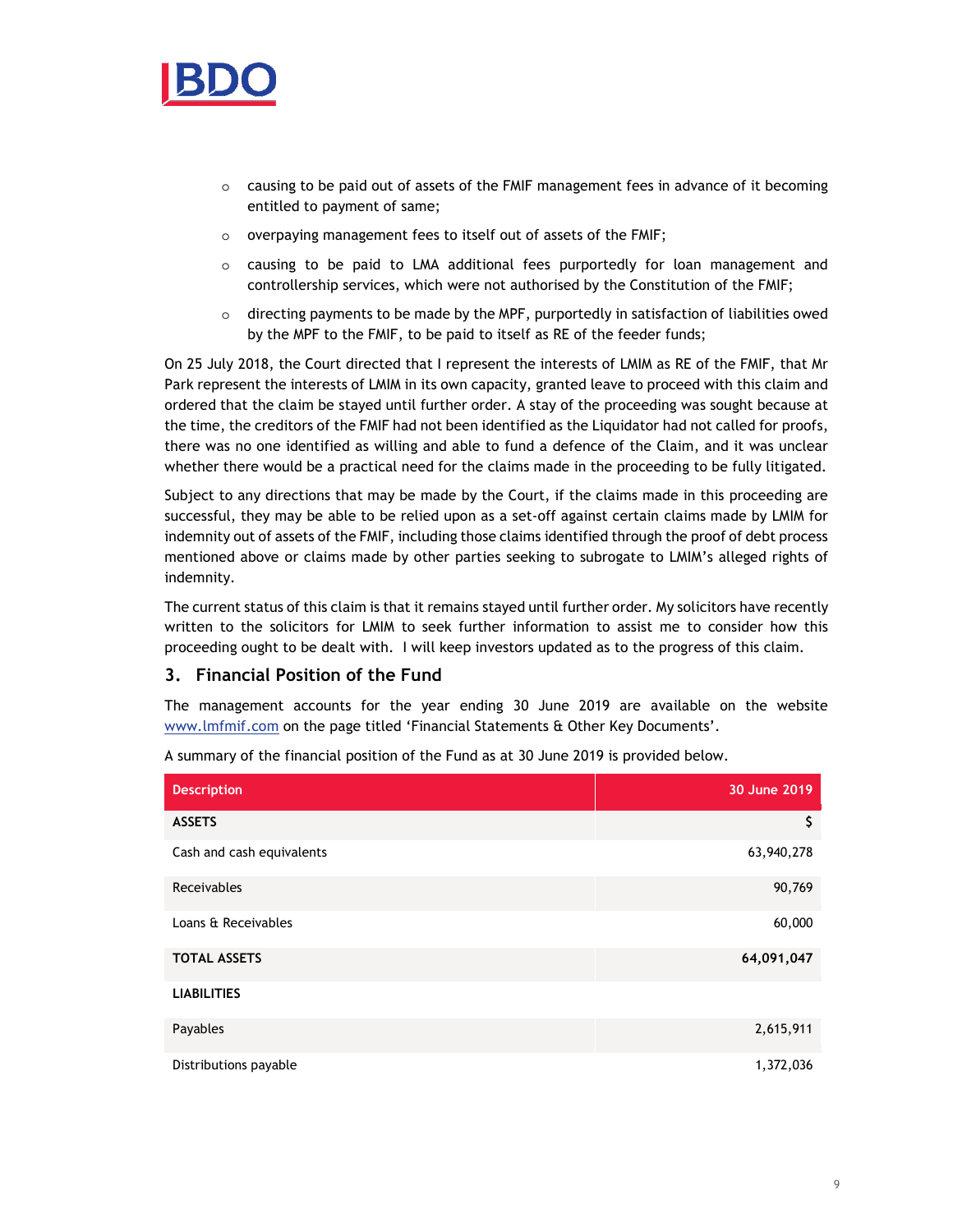

| <b>Description</b>                                                 | 30 June 2019 <b>1</b> |
|--------------------------------------------------------------------|-----------------------|
| Total liabilities excluding net assets attributable to unitholders | 3,987,947             |
| <b>NET ASSETS</b>                                                  | 60,103,100            |

These figures are subject to the disclaimers and qualifications set out in the management accounts.

### **3.1 Fund Assets**

The total assets of the Fund as at 30 June 2019 were \$64,091,047.

The balance includes cash at bank of \$63,940,278, receivables of \$90,769 and net default loans of \$60,000.

### **3.2 Fund Liabilities**

The total liabilities of the Fund as at 30 June 2019 were \$3,987,947.

The Distributions payable balance relates to distributions that appear to have been declared prior to the date of the Receiver's appointment which were not paid, or have been returned.

The Payables balance primarily consists of trade creditors, custodian fees, legal fees, receiver's fees and fees and expenses claimed by FTI, which remain unpaid as at 30 June 2019.

Some of these liabilities have not been verified, or may be subject to court approval being obtained.

#### **3.3 Net Assets Attributable to Unit Holders**

Net assets attributable to unit holders as at 30 June 2019 were \$60,103,100.

The net assets of the Fund and number of units on issue as at 30 June 2019 and 31 December 2018 is detailed in the table below.

| <b>Description</b>                                                                                   | 30 June 2019      | 31 December 2018 |
|------------------------------------------------------------------------------------------------------|-------------------|------------------|
| Estimated net amount of assets available to investors as at<br>30 June 2019 (\$)                     | 60,103,100        | 63,688,150       |
| Total investor units (# of units)                                                                    | 478,100,386       | 478,100,386      |
| Estimated net asset amount per unit available to investors<br>as at period end (cents in the dollar) | <b>12.6 cents</b> | $13.3$ cents     |

This does not include the estimated benefit of the Feeder Funds settlement up to the amount of the net amount of assets as at 30 June 2019. Therefore, below is an estimate that includes the benefit of the Feeder Funds settlement up to the amount of the net amount of assets at 30 June 2019.

| <b>Description</b>                                                          | 30 June 2019 |
|-----------------------------------------------------------------------------|--------------|
| Estimated net amount of assets available to investors as at period end (\$) | 60,103,100   |
| Benefit of Feeder Fund settlement of amounts withheld                       | 8,887,860    |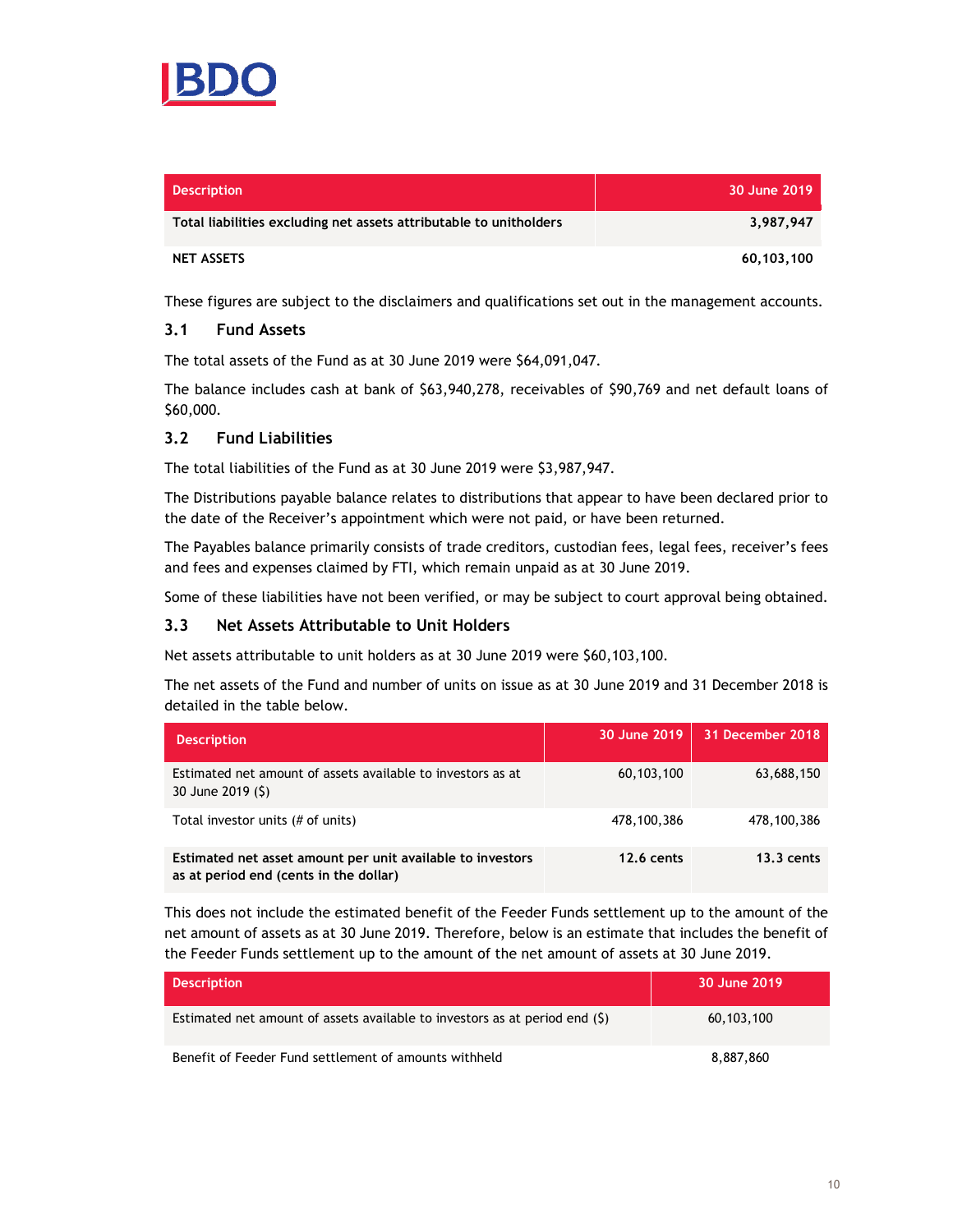

| <b>Description</b>                                       | 30 June 2019 |
|----------------------------------------------------------|--------------|
| Total investor units (AUD Equivalent as at 30 June 2019) | 493,393,167  |
| Estimated return in the dollar                           | 14 cents     |

If further recoveries are made this will increase the amount due from the Feeder Funds settlement.

Please note that the estimate and prior estimates do not take into account future operating costs and future Receiver's fees or any legal recoveries against borrowers, valuers or other third parties.

The Feeder Fund settlement will reduce the amount of cash to be paid to the Feeder Funds as set out at section 2.1.4 above. Based on the amounts in the above table, I attach at Annexure 1 calculations showing the net amounts payable to the Feeder Funds, as follows:

| <b>Feeder Fund</b>                                                    | <b>Estimated return</b> |
|-----------------------------------------------------------------------|-------------------------|
| LM Currency Protected Australian Income Fund ("CPAIF")                | 8.4 cents               |
| LM Institutional Currency Protected Australian Income Fund ("ICPAIF") | 8.4 cents               |
| LM Wholesale First Mortgage Income Fund ("WFMIF")                     | $12.4 \text{ cents}$    |

These are the amounts that would be paid to the responsible entities of each of the Feeder Funds, the costs and expenses of the Feeder Funds would need to be distributed from the net cash that is paid to each of the Feeder Funds before distributions are made to Feeder Fund investors.

## **4. Receipts and Payments of the Fund**

All receipts and payments for the Fund since McGrathNicol's appointment on 10 July 2013 until their retirement on 10 December 2018 are on the website www.lmfmif.com under Financial Statements & Other Key Documents.

Now that the Receivers and Managers have retired and relinquished control of the bank accounts, I have taken over responsibility for all receipts and payments and will upload copies of the Receipts and Payments lodged with ASIC from time to time.

The receipts and payments of the Fund, for the period 1 January 2019 to 30 June 2019 is summarised in the table below.

| <b>Description</b>     | S           |
|------------------------|-------------|
| Receipts               |             |
| Interest               | 666,149.07  |
| GST received           | 206, 167.85 |
| <b>Loan Reductions</b> | 40,000.00   |
| Litigation recoveries  | 100,000.00  |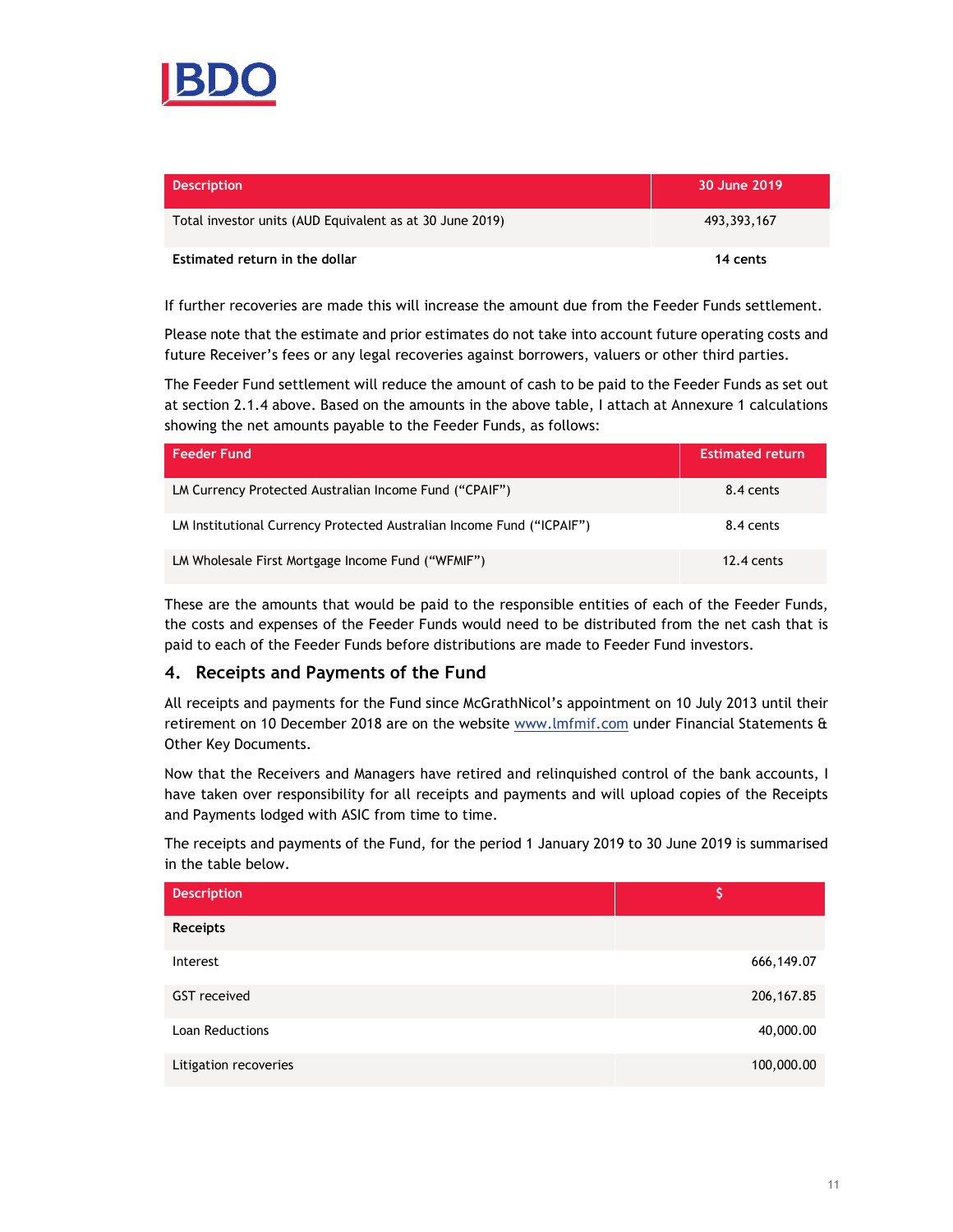

| <b>Description</b>                                                                                                                                             | \$               |
|----------------------------------------------------------------------------------------------------------------------------------------------------------------|------------------|
| Refunds from legal costs                                                                                                                                       | 77,378.95        |
| <b>Total receipts</b>                                                                                                                                          | 1,089,695.87     |
| <b>Payments</b>                                                                                                                                                |                  |
| <b>Bank charges</b>                                                                                                                                            | 17.80            |
| <b>Consultant Fees</b>                                                                                                                                         | 19,102.95        |
| Custodian fees                                                                                                                                                 | 16,500.00        |
| Bankrupt Trustee's fees in relation to the public examination to be held<br>with respect to the Bankrupt Estate of Guarantor and matters incidental<br>thereto | 136,854.38       |
| Legal fees                                                                                                                                                     | 2,156,310.35     |
| IT expenses                                                                                                                                                    | 59,123.00        |
| Printing and stationary                                                                                                                                        | 16, 167. 77      |
| Record management and storage                                                                                                                                  | 7,346.53         |
| Litigation liabilities                                                                                                                                         | 937,500.00       |
| <b>Total payments</b>                                                                                                                                          | 3,348,922.78     |
| Net receipts/(payments)                                                                                                                                        | (2, 259, 226.91) |

# **5. Investor Information**

## **5.1 Estimated Unit Price as at 30 June 2019**

The estimated unit price as at 30 June 2019 is 12.6 cents.

| <b>Description</b>                            | \$                |
|-----------------------------------------------|-------------------|
| Total Value of Fund Assets as at 30 June 2019 | 64,091,047        |
| Less Creditors and Other Payables             | 3,987,947         |
| <b>Total Net Value of Fund Assets</b>         | 60,103,100        |
| <b>Total Number of Units</b>                  | 478,100,386       |
| <b>Unit Price Estimate</b>                    | <b>12.6 cents</b> |

I *attach* a copy of a letter confirming the unit price as at 30 June 2019, which may be forwarded to Centrelink to assist with the review of investors' pensions.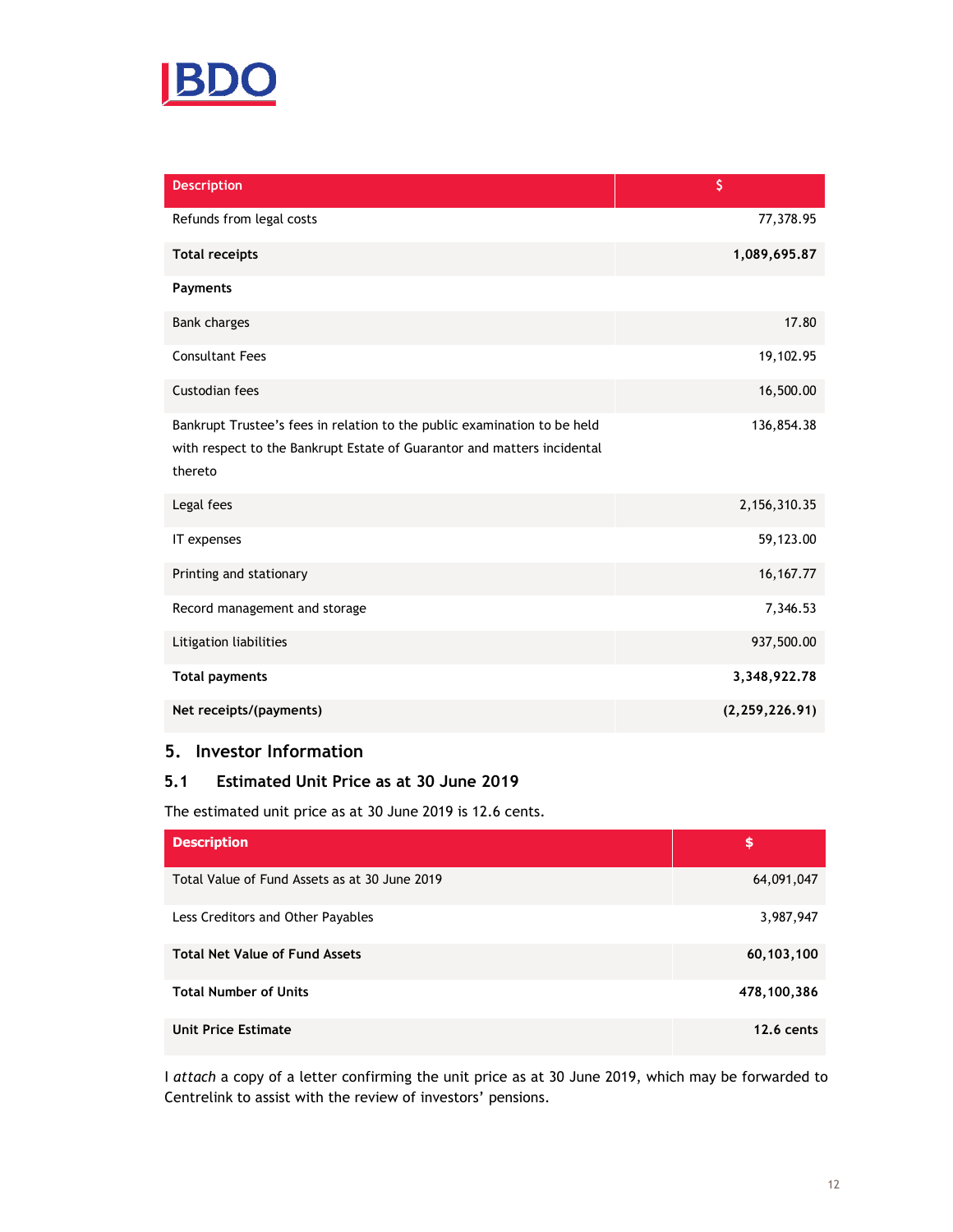

## **5.2 Distributions to Investors and investments made in Foreign Currencies**

Investigations undertaken by BDO identified that the number of units held by investors who invested in foreign currencies appears to be incorrectly recorded in the membership records of the FMIF.

It appears that when LMIM transferred the member records of the FMIF to a new database in 2010 the number of units of investors who invested in a foreign currency were incorrectly recorded in the new database, by allocating to the investors concerned one unit in the FMIF for each unit of foreign currency invested, rather than one unit in the FMIF for each \$1AUD invested (after the foreign currency amount invested had been converted to AUD at the applicable exchange rate) in accordance with the PDS and Constitution.

I applied to court on 1 February 2019 seeking authority to make an interim distribution to investors and seeking orders as to the treatment of the foreign currency investors in that distribution. The application was heard on 13 March 2019 with the decision reserved. I am hoping this will be received shortly with the distribution of 6.5 cents in the dollar to be made within 21 days of the decision being handed down.

## **5.3 Ongoing Reporting to Investors**

Reports will be distributed to investors in accordance with the preferred method of correspondence recorded for each investor in the Fund's database. In order to assist in reducing distribution costs, it would be appreciated if investors could nominate an email address as their preferred method to receive correspondence. Investors may update their details as outlined in Section 5.4 below. For those investors that do not have an email address, correspondence will continue to be sent to you via post.

My next report to investors will be issued by 31 December 2019.

## **5.4 Investors Queries**

Arrangements are in place to ensure that any reasonable questions asked by members of the FMIF, about the winding up of the FMIF, will be answered within a reasonable period of time (generally seven days) and without charge to the investor.

For any changes to investors details, please review the Useful Forms/Procedures tab on the website www.lmfmif.com which includes information regarding the following procedures:

- Change of Contact Address/Bank Account Details
- Change of Contact Address/Bank Accounts Details of a Deceased Estate
- Change of Trustee of Self-Managed Super Fund
- Transfer of Unit Holding from a Super Fund/ Trustee Company to Personal Name(s)
- Transfer of Unit Holding from a Deceased Estate to a Sole Survivor
- Transfer from a Deceased Estate to a Beneficiary of an Estate

It is a requirement that advisors or other third parties acting on behalf of Unit Holders are doing so pursuant to a relevant Authority/Power of Attorney. Please ensure that a relevant Authority/Power of Attorney accompanies the abovementioned documents as necessary (if an Authority/Power of Attorney has not previously been provided).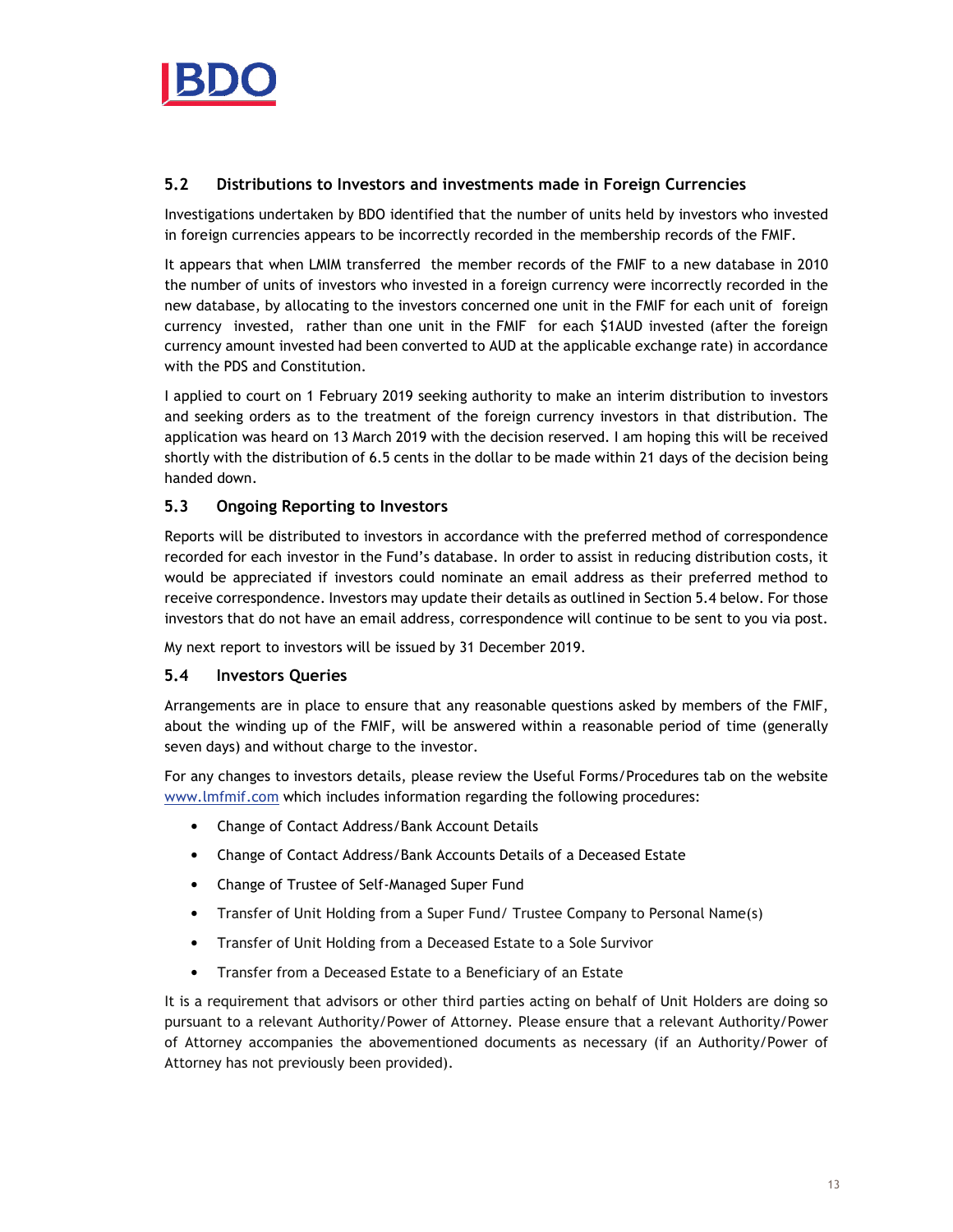

It is preferable that all questions about the winding up, or communications are sent via email to enquiries@lmfmif.com with original documents to be mailed as required to:

BDO GPO Box 457 Brisbane QLD 4001 Phone: +61 7 3237 5999 Fax: +61 7 3221 9227

## **6. Receiver's Remuneration and Expenses**

There have been eleven applications to Court to date to approve my remuneration from the date of my appointment on 8 August 2013 until 30 April 2019.

The eleventh application for the approval of my remuneration for the period 1 November 2018 to 30 April 2019 was heard by the Court on 2 July 2019. My remuneration for this period was approved in the amount of \$1,248,853.10 (inclusive of GST) in relation to my role as the person responsible for ensuring the FMIF is wound up in accordance with its constitution. My outlays for this period were \$24,994.15 (inclusive of GST).

A copy of all documentation in relation to my applications can be found on the website www.lmfmif.com.

In addition to the remuneration previously approved by the Court and the eleventh application set out above, I calculate that, on a time basis, I have incurred further remuneration of \$304,703.00 (exclusive of GST) plus outlays of \$9,284.97 (exclusive of GST) from 1 May 2019 to 31 August 2019 as detailed in the attached summaries.

My next application to Court for the approval of my remuneration is likely to cover the period 1 May 2019 to 30 October 2019. A copy of my application in this respect will be posted to the website www.lmfmif.com and investors will be notified when this application has been lodged.

#### **6.1 Actions taken during the Period**

I provide below a summary of actions taken during the period from 1 January 2019 to 30 June 2019:

- Work undertaken in relation to the litigation matters detailed at Section 2.1 of this report;
- Liaising with various parties in relation to the DB Receivers' retirement by the Secured Creditor;
- Maintaining the management accounts of the Fund and preparation of management accounts for the half-year ended 31 December 2018 and for the year ended 30 June 2019;
- Undertaking the investor management function for approximately 4,600 investors including answering queries on the winding up of the Fund and maintaining the investment database, including any change in details or transfer of units;
- Preparing affidavit and supporting material for an application to Court for approval of the receiver's remuneration for the period 1 November 2018 to 30 April 2019;
- Investigations into the migration of the Composer investor management database to the AX investor management database and determining steps to be taken in relation to membership records for investors that acquired units in foreign currencies;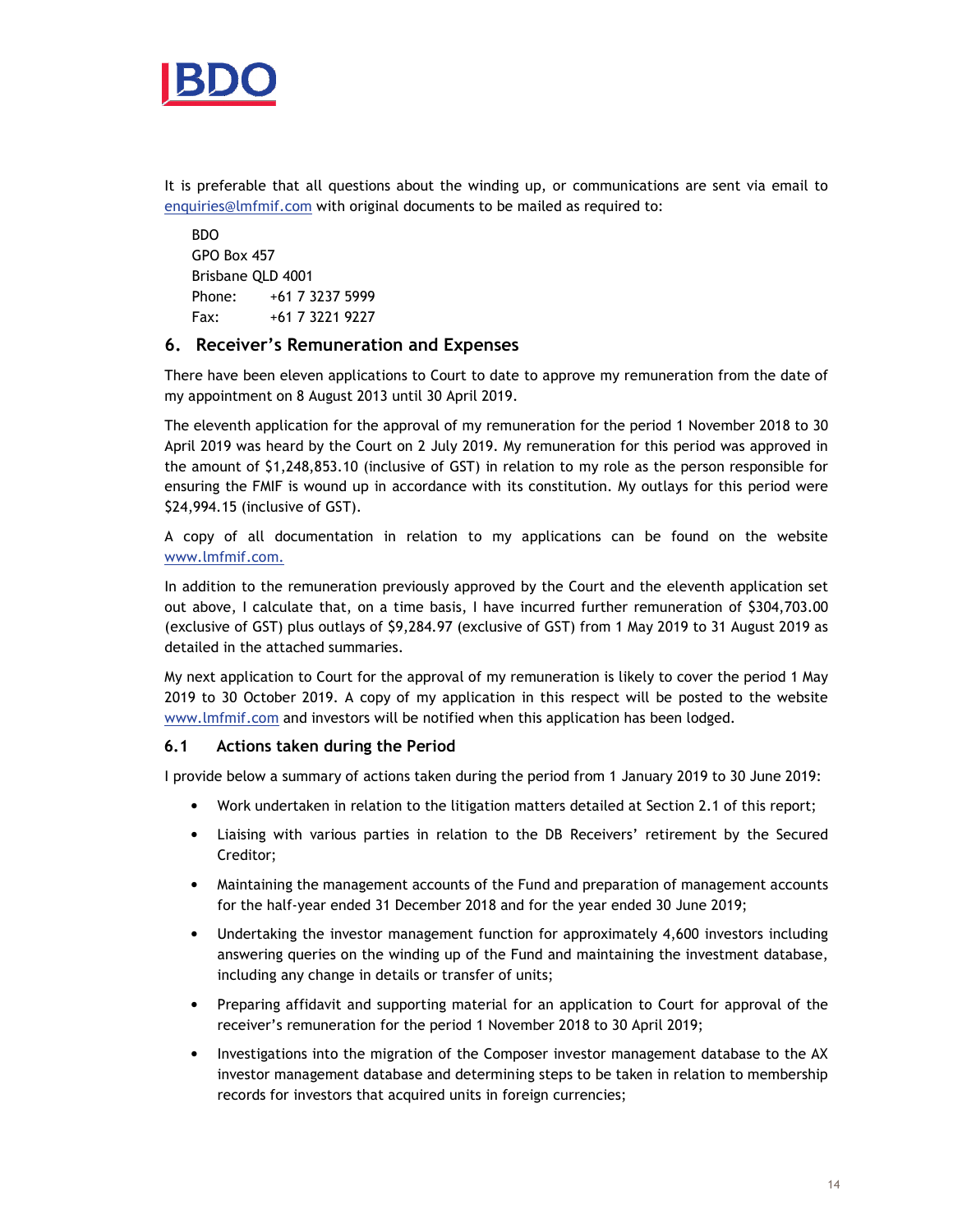

- Attending to compliance with ASIC's grant of relief from the requirements of a half year review and annual audit of the financial reports and compliance plan;
- Preparation of unit price calculations as at 31 December 2018 and 30 June 2019; and
- Preparation of update reports to investors in March and July 2019.

#### **6.2 Proposed actions to be taken in the next 12 months**

I provide below a summary of the proposed actions to be taken in the next 12 months in relation to the winding up of the Fund:

- Take steps to progress/finalise the various ongoing litigation matters outlined in this report, including receiving the judgments that have been reserved by the Court and considering same;
- Continue to monitor and assist the Bellpac liquidator to achieve finalisation of the recovery in the \$8M bonds claim;
- Finalise all claims against guarantors;
- Receive and then resolve or have determined FTI's foreshadowed further indemnity claim against the Fund;
- Maintain the accounts of the Fund and prepare management accounts for the half-year ending 31 December 2019 and year ending 30 June 2020;
- Maintain the investor management database;
- Process an interim distribution to investors after obtaining the Court order conferring me with the authority to do so;
- Report to investors on a quarterly basis; and
- Make applications to Court for remuneration approval.

Please note that the timing to finalise some of the above matters will be subject to judgments being handed down by the Court.

## **6.3 Key actions required to complete the winding up of the Fund**

I provide below a summary of the key actions required to complete the winding up of the Fund:

- Finalise all litigation currently on foot and contemplated;
- Resolve or have determined FTI's further remuneration or indemnity claim against the Fund;
- Discharge all liabilities of the Fund;
- Obtain approval from the Court to process interim distributions and a final distribution to investors;
- Prepare final accounts for the Fund;
- Arrange for an auditor to audit the final accounts of the Fund after the Fund is wound up; and
- Obtain court orders in relation to the finalisation of my role in relation to the Fund.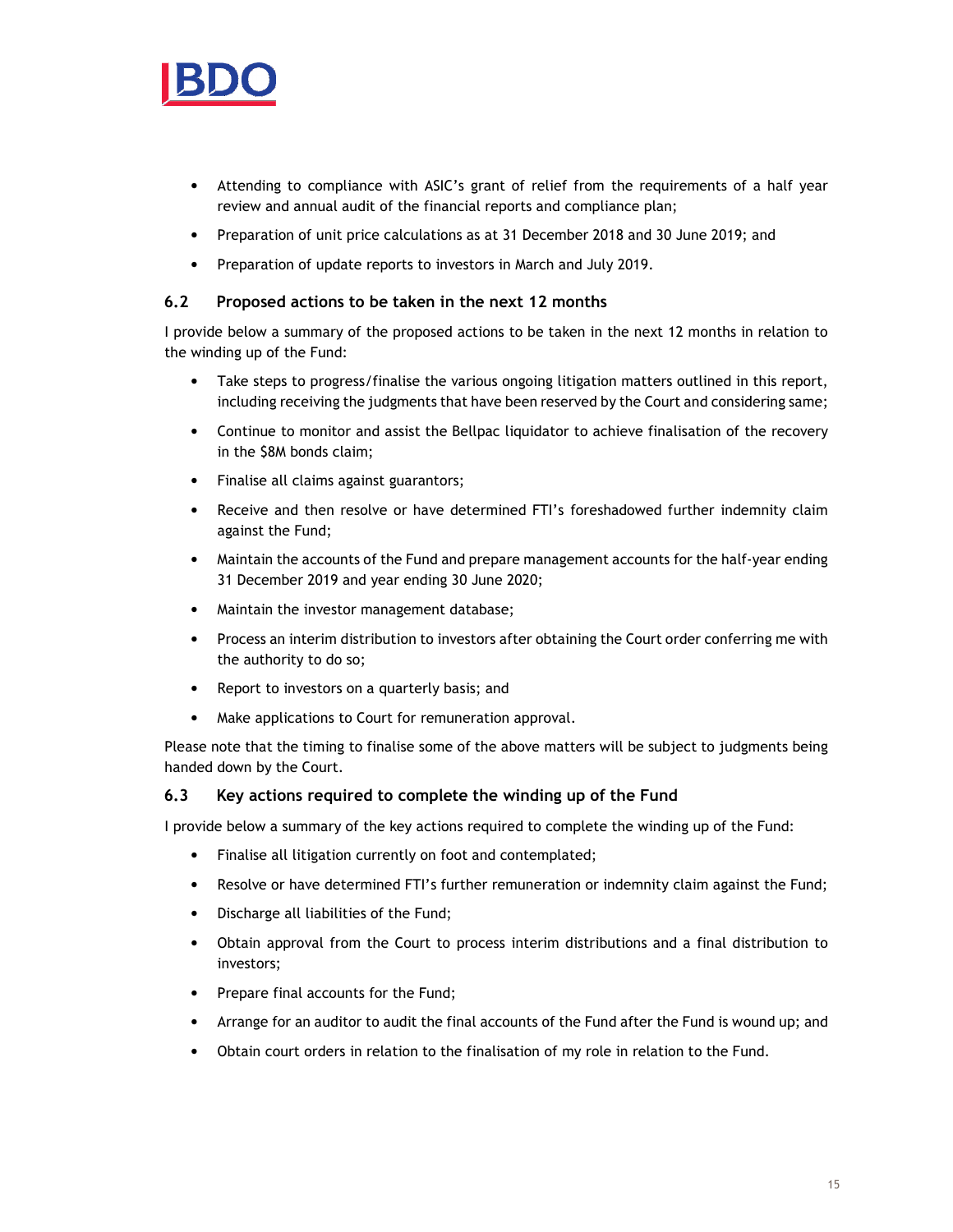

I anticipate that the winding up of the Fund will be finalised in approximately 12 to 24 months, however, this may vary subject to the progression of the outstanding legal matters detailed in this report.

# **7. Queries**

Should unit holders wish to advise of any changes in details or require further information, please contact BDO as follows:

BDO GPO Box 457 Brisbane QLD 4001 Phone: +61 7 3237 5999 Fax: +61 7 3221 9227 Email: enquiries@lmfmif.com

Yours sincerely

David Whyte Receiver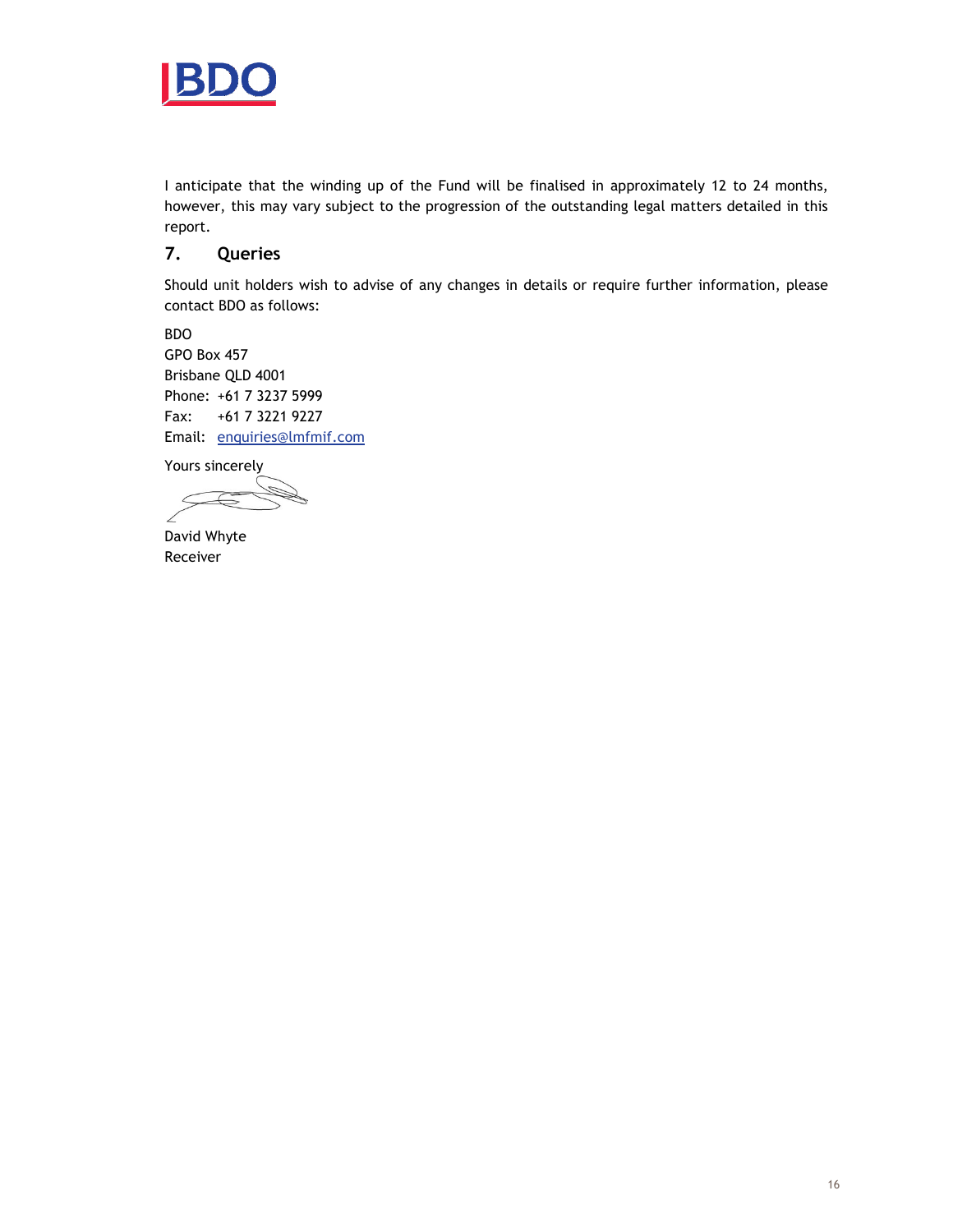

#### **ANNEXURE 1**

## **ESTIMATED RETURN TO FEEDER FUNDS**

|                    |                        |                    | Estimated Return to Feeder Funds as at 30 June 2019 |                      |                           |
|--------------------|------------------------|--------------------|-----------------------------------------------------|----------------------|---------------------------|
| <b>Feeder Fund</b> | <b>Number of Units</b> | Distribution $(5)$ | Amounts withheld (\$)                               | Net Amount Paid (\$) | <b>Net Cents per Unit</b> |
| <b>CPAIF</b>       | 120,702,630            | 16,877,798         | 6,751,119                                           | 10,126,679           | 0.084                     |
| <b>ICPAIF</b>      | 9,350,802              | 1,307,519          | 523,007                                             | 784,511              | 0.084                     |
| <b>WFMIF</b>       | 99,488,929             | 13,911,495         | 1,613,733                                           | 12,297,762           | 0.124                     |
| <b>Total</b>       | 229,542,361            | 32,096,812         | 8,887,859                                           | 23,208,952           |                           |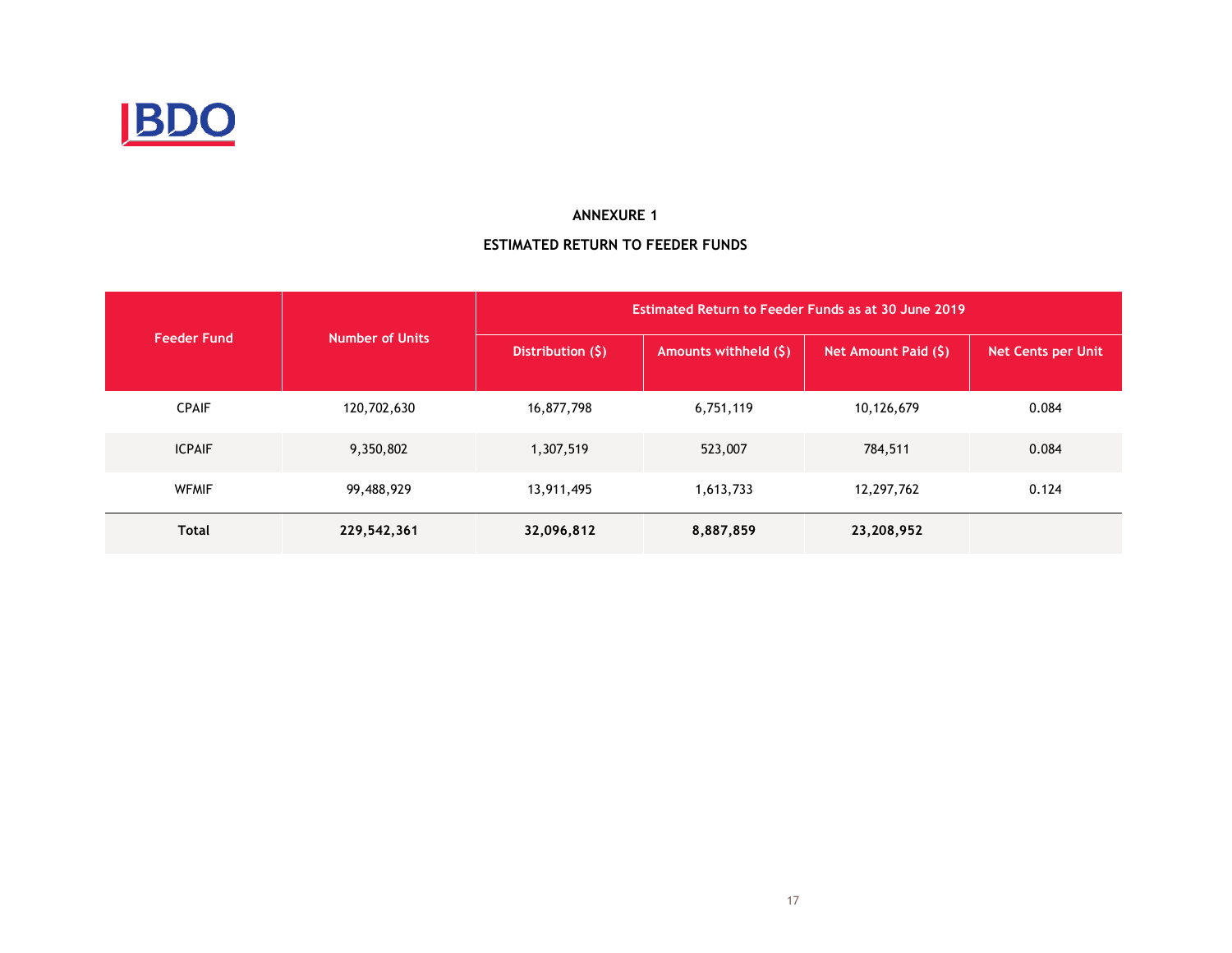

# **REMUNERATION REPORT - Summary of professional fees by category of work for the period 1 May 2019 to 31 August 2019**

|                            |                             |               |                            | <b>Totals</b> | <b>Task Area</b> |           |                  |            |          |           |                  |          |                |           |
|----------------------------|-----------------------------|---------------|----------------------------|---------------|------------------|-----------|------------------|------------|----------|-----------|------------------|----------|----------------|-----------|
|                            |                             |               |                            |               | <b>Assets</b>    |           | <b>Creditors</b> |            | Trade On |           | <b>Dividends</b> |          | Administration |           |
| <b>Employee</b>            | <b>Position</b>             | Rate          | hrs                        |               | hrs              |           | hrs              | S.         | hrs      |           | hrs              |          | hrs            |           |
| David Whyte                | Partner                     | 615           | 74.0                       | 45,510.00     | 45.6             | 28,044.00 | 6.5              | 3,997.50   | 15.2     | 9,348.00  |                  |          | 6.7            | 4,120.50  |
| Clark Jarrold              | Partner                     | 615           | 14.9                       | 9,163.50      | 14.9             | 9,163.50  |                  |            |          |           |                  |          |                |           |
| <b>Gerry Collins</b>       | Partner                     | 595           | 15.3                       | 9,103.50      |                  |           |                  |            |          |           |                  |          | 15.3           | 9,103.50  |
| David Whyte                | Partner                     | 595           | 68.6                       | 40,817.00     | 37.4             | 22,253.00 | 2.7              | 1,606.50   | 2.4      | 1,428.00  |                  |          | 26.1           | 15,529.50 |
| Clark Jarrold              | Partner                     | 595           | 5.9                        | 3,510.50      | 5.9              | 3,510.50  |                  |            |          |           |                  |          |                |           |
| Mark Whittaker             | Partner                     | 580           | 1.6                        | 928.00        | 1.6              | 928.00    |                  |            |          |           |                  |          |                |           |
| <b>Charles Haines</b>      | <b>Associate Director</b>   | 525           | 16.1                       | 8,452.50      |                  |           | 12.3             | 6,457.50   |          |           |                  |          | 3.8            | 1,995.00  |
| Craig Jenkins              | Partner                     | 525           | 2.7                        | 1,417.50      | 2.7              | 1,417.50  |                  |            |          |           |                  |          |                |           |
| <b>Charles Haines</b>      | Associate Director          | 510           | 2.0                        | 1,020.00      |                  |           | 2.0              | 1,020.00   |          |           |                  |          |                |           |
| Arthur Taylor              | Senior Manager              | 500           | 0.9                        | 450.00        |                  |           |                  |            | 0.9      | 450.00    |                  |          |                |           |
| Alastair Raphael           | Associate Director          | 485           | 14.4                       | 6,984.00      | 13.4             | 6,499.00  | 0.7              | 339.50     |          |           | 0.3              | 145.50   |                |           |
| Arthur Taylor              | Senior Manager              | 485           | 35.9                       | 17,411.50     | 12.5             | 6,062.50  |                  |            | 23.4     | 11,349.00 |                  |          |                |           |
| Jayden Coulston            | Manager                     | 460           | 13.2                       | 6,072.00      |                  |           | 11.7             | 5,382.00   | 1.4      | 644.00    |                  |          | 0.1            | 46.00     |
| Julie Pagcu                | Associate Director          | 450           | 13.8                       | 6,210.00      | 13.8             | 6,210.00  |                  |            |          |           |                  |          |                |           |
| Jayden Coulston            | Manager                     | 445           | 46.4                       | 20,648.00     |                  |           | 46.1             | 20,514.50  |          |           |                  |          | 0.3            | 133.50    |
| Ryan Whyte                 | Accountant                  | 275           | 98.6                       | 27,115.00     |                  |           | 59.0             | 16,225.00  |          |           | 2.9              | 797.50   | 36.7           | 10,092.50 |
| George Lethbridge          | Accountant                  | 275           | 12.4                       | 3,410.00      |                  |           | 9.5              | 2,612.50   |          |           | 0.2              | 55.00    | 2.7            | 742.50    |
| Antoinette Fielding        | Accountant                  | 275           | 0.1                        | 27.50         |                  |           | 0.1              | 27.50      |          |           |                  |          |                |           |
| <b>Antoinette Fielding</b> | Accountant                  | 265           | 0.3                        | 79.50         |                  |           | 0.3              | 79.50      |          |           |                  |          |                |           |
| Sarah Cunningham           | <b>Accounting Assistant</b> | 225           | 4.2                        | 945.00        |                  |           |                  |            |          |           |                  |          | 4.2            | 945.00    |
| Jordan Devery              | Graduate Accountant         | 225           | 143.8                      | 32,355.00     |                  |           | 143.8            | 32,355.00  |          |           |                  |          |                |           |
| Ryan Whyte                 | Accountant                  | 220           | 104.9                      | 23,078.00     | 1.1              | 242.00    | 75.5             | 16,610.00  |          |           | 9.4              | 2,068.00 | 18.9           | 4,158.00  |
| Sarah Cunningham           | <b>Accounting Assistant</b> | 220           | 5.0                        | 1,100.00      |                  |           |                  |            |          |           |                  |          | 5.0            | 1,100.00  |
| George Lethbridge          | Accountant                  | 220           | 4.1                        | 902.00        | 0.3              | 66.00     | 3.6              | 792.00     |          |           |                  |          | 0.2            | 44.00     |
| Liam Landrigan             | Undergraduate               | 185           | 45.8                       | 8,473.00      |                  |           | 45.8             | 8,473.00   |          |           |                  |          |                |           |
| Jordan Devery              | Graduate Accountant         | 180           | 113.1                      | 20,358.00     |                  |           | 113.1            | 20,358.00  |          |           |                  |          |                |           |
| Liam Landrigan             | Undergraduate               | 180           | 26.7                       | 4,806.00      |                  |           | 26.7             | 4,806.00   |          |           |                  |          |                |           |
| Moira Hattingh             | <b>Practice Assistant</b>   | 105           | 19.2                       | 2,016.00      |                  |           |                  |            |          |           |                  |          | 19.2           | 2,016.00  |
| Moira Hattingh             | Practice Assistant          | 100           | 23.4                       | 2,340.00      |                  |           |                  |            |          |           |                  |          | 23.4           | 2,340.00  |
|                            |                             | <b>TOTALS</b> | 927.3                      | 304,703.00    | 149.2            | 84,396.00 | 559.4            | 141,656.00 | 43.3     | 23,219.00 | 12.8             | 3,066.00 | 162.6          | 52,366.00 |
|                            |                             |               | <b>GST</b>                 | 30,470.30     |                  |           |                  |            |          |           |                  |          |                |           |
|                            |                             |               | <b>TOTAL INC GST</b>       | 335, 173.30   |                  |           |                  |            |          |           |                  |          |                |           |
|                            |                             |               | <b>AVERAGE HOURLY RATE</b> | 329           |                  | 566       |                  | 253        |          | 536       |                  | 240      |                | 322       |

## **LM First Mortgage Income Fund (Receiver Appointed)**

**Note:** All amounts exclude GST unless otherwise noted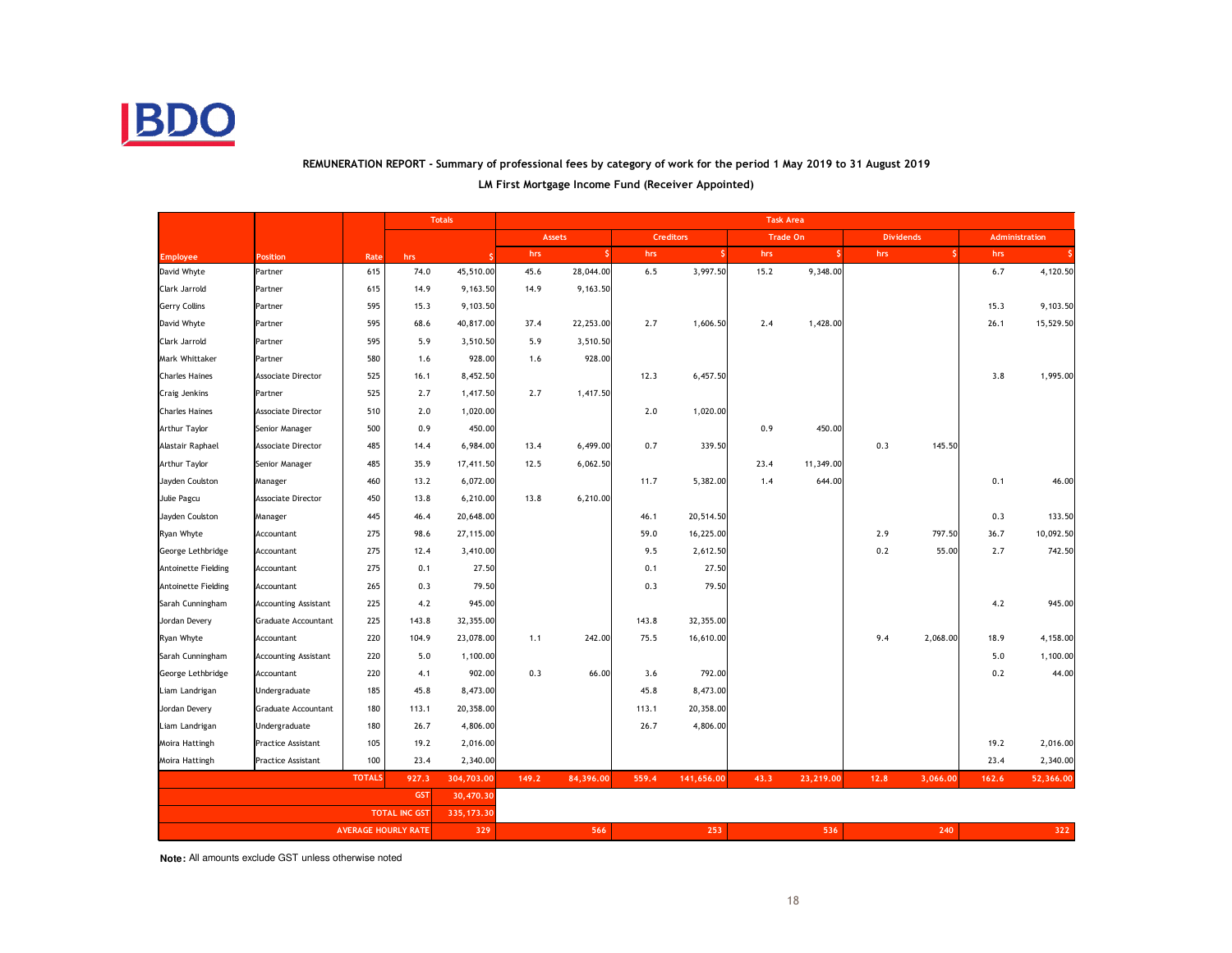

**Disbursements for the period 1 May 2019 to 31 August 2019**

**LM First Mortgage Income Fund (Receiver Appointed)**

| <b>Expense Type</b>  | <b>Amount</b><br>(S ex GST) |
|----------------------|-----------------------------|
| Postage              | 9,284.97                    |
| <b>TOTAL</b>         | 9,284.97                    |
| <b>GST</b>           | 928.50                      |
| <b>TOTAL INC GST</b> | 10,213.47                   |